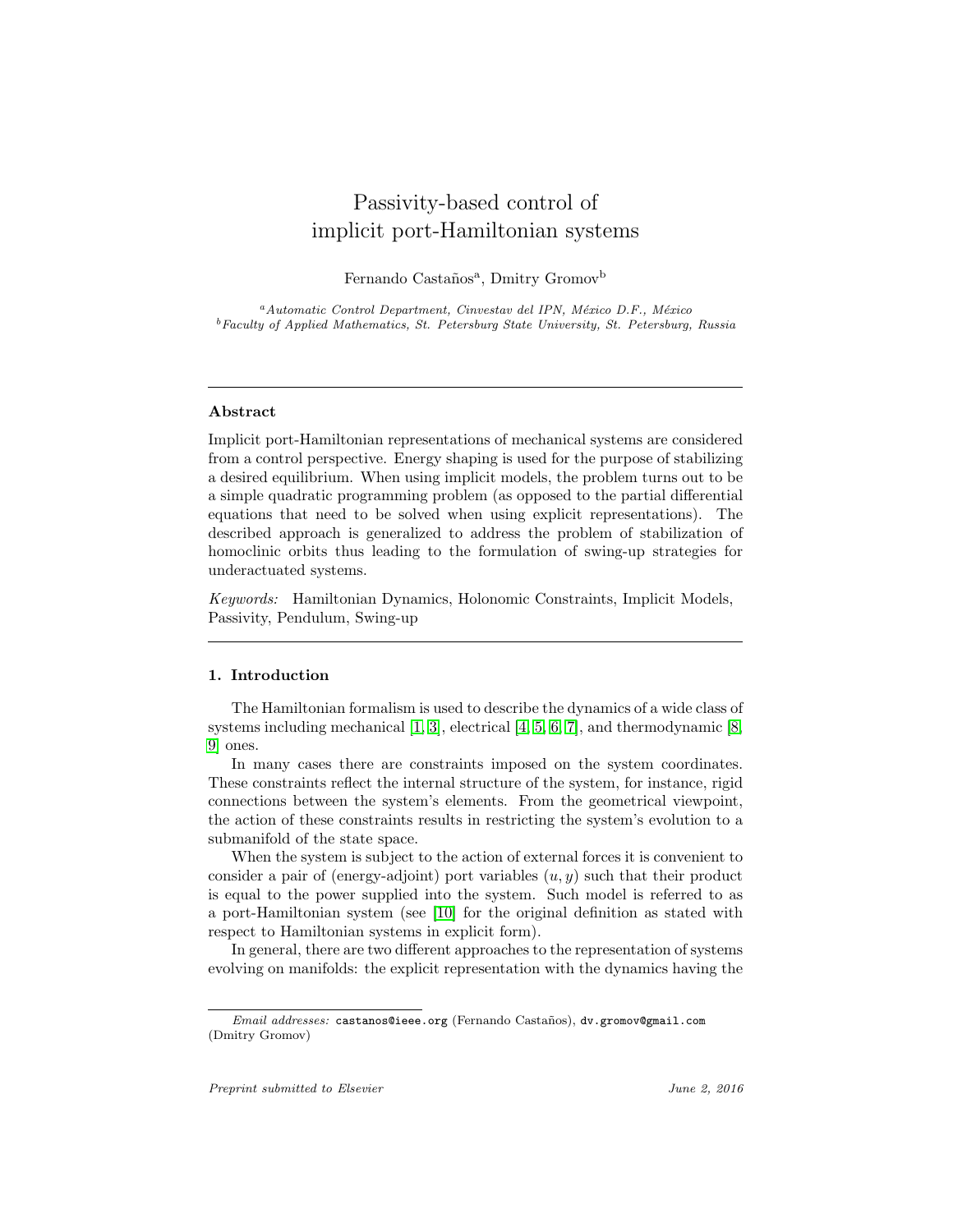form of an ordinary differential equation on the manifold and the implicit representation with the dynamics described by a set of differential-algebraic equations usually evolving in a Euclidean space (see, e.g., [\[11\]](#page-18-2) for a related discussion on constrained Hamiltonian systems). There has been a lot of research on the analysis and control of explicit systems [\[12,](#page-18-3) [13\]](#page-18-4). However, not many results on the control of Hamiltonian systems in implicit formulation have been presented so far. Thus, the primary goal of this contribution is to provide an elaborated approach to the control of Hamiltonian systems in implicit form. The two main issues addressed in this paper are the potential energy shaping for the stabilization of unstable equilibria and the swing-up strategy. The obtained results are illustrated with two examples.

We remark that there is a series of papers presenting a unified approach to the description and analysis of implicit Hamiltonian systems on the base of (generalized) Dirac structures (see, e.g., [\[14\]](#page-18-5) and references therein). It has been shown that Dirac structures can be used for the analysis of interconnection properties [\[15\]](#page-18-6) of (implicit) Hamiltonian systems (see also the book [\[16\]](#page-18-7) for more details). Recently, there has been a paper devoted to the control of (discretized) infinite-dimensional implicit Hamiltonian systems, [\[17\]](#page-18-8). However, the authors feel that it is sometimes more advantageous to have a closer look at the object under study. In this sense, the approach presented in this paper allows one to consider the problem at hand at a practical level.

The paper is organized as follows: in Section [2,](#page-1-0) an implicit representation of port-Hamiltonian systems is presented and a couple of simple models are derived within the described framework. In Section [3,](#page-6-0) the energy shaping approach is presented in detail and a number of illustrative examples is given. In particular, Subsection [3.5](#page-12-0) discusses swing-up strategies for underactuated systems. Finally, Section [4](#page-17-7) presents the conclusions and the directions for future research.

# <span id="page-1-0"></span>2. Implicit port-Hamiltonian systems

## 2.1. Mechanical systems with holonomic constraints

<span id="page-1-1"></span>Consider a controlled mechanical system with the Hamiltonian  $H : \mathbb{R}^n \times$  $\mathbb{R}^{n} \to \mathbb{R}$ . Let there be a number of *holonomic* constraints  $c(r) = 0, c : \mathbb{R}^{n} \to$  $\mathbb{R}^k$ , restricting the configuration space of the system to an  $(n-k)$ -dimensional submanifold  $\Gamma$  of the configuration space  $\mathbb{R}^n$ . Using the Hamiltonian formalism, the dynamics of this system are described by a set of differential-algebraic equations of the form [\[18,](#page-18-9) [11\]](#page-18-2):

$$
\begin{bmatrix} \dot{r} \\ \dot{p} \end{bmatrix} = J \left( \nabla H(x) + \begin{bmatrix} \nabla c(r) \\ 0 \end{bmatrix} \lambda \right) + \begin{bmatrix} 0 \\ g(r) \end{bmatrix} u \tag{1a}
$$

<span id="page-1-2"></span>
$$
0 = c(r) \tag{1b}
$$

$$
y = \begin{bmatrix} \nabla_r^\top H(x) & \nabla_p^\top H(x) \end{bmatrix} \begin{bmatrix} 0 \\ g(r) \end{bmatrix},
$$
 (1c)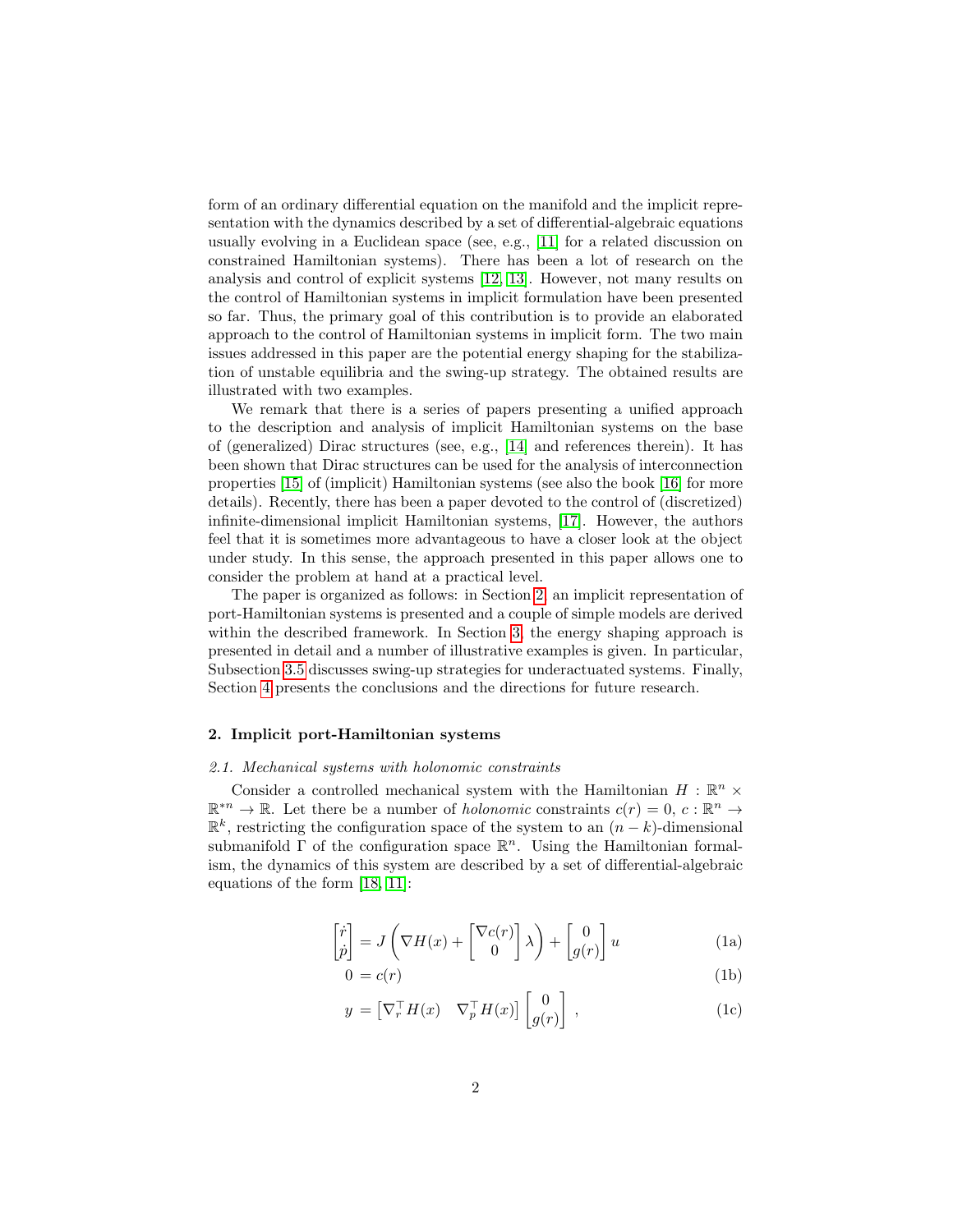where the state is given by  $x^{\top} = (r^{\top} \ p^{\top})$  with  $r \in \mathbb{R}^{n}$  and  $p \in \mathbb{R}^{*n}$  the positions and momenta, respectively,

$$
\nabla c(r) = \frac{\partial c^{\top}}{\partial r}(r)
$$

is the transposed Jacobian of the vector-valued function  $c(r)$ ,  $\lambda \in \mathbb{R}^{*k}$  is the vector of implicit variables that enforce the holonomic constraints,  $(u, y) \in$  $\mathbb{R}^{m} \times \mathbb{R}^{m}$  are the conjugated external port variables, and  $g(x)$  is a  $(n \times m)$ matrix such that rank  $\hat{g}(x) = m$  for all  $x \in \mathbb{R}^n \times \mathbb{R}^{n}$ . The  $[2n \times 2n]$ -matrix  $J$ is the structure matrix of the canonical symplectic form.

Here and forth all functions are assumed to be smooth enough and the gradient is assumed to be a column vector.

Equations  $(1)$  correspond to a port-Hamiltonian system,  $[12, 14]$  $[12, 14]$ , with an augmented Hamiltonian function  $H(x) = H(x) + c(r)\lambda$  (see [\[1,](#page-17-0) p. 48] for a more general treatment).

From the geometrical viewpoint, [\(1\)](#page-1-1) describe the system evolution on the cotangent bundle of  $\mathbb{R}^n$ , denoted  $T^*\mathbb{R}^n$ . The state space manifold  $T^*\mathbb{R}^n$  is endowed with the canonical symplectic form  $\omega = dr^i \wedge dp_i$  (where Einstein's summation convention is implied). This symplectic form defines a canonical isomorphism between the tangent and cotangent spaces:  $\Omega: T(T^*\mathbb{R}^n) \to T^*(T^*\mathbb{R}^n)$ defined by  $\Omega(X)(\cdot) = \omega(X, \cdot)$ . The vector field  $X \in T(T^*\mathbb{R}^n)$  is written as

$$
X = D_H + D_c \lambda + X_g u \tag{2a}
$$

$$
0 = c \tag{2b}
$$

$$
y = X_g(H) , \t\t(2c)
$$

where

$$
D_H = \Omega^{-1}(dH) = \frac{\partial H}{\partial p_i} \frac{\partial}{\partial r^i} - \frac{\partial H}{\partial r^i} \frac{\partial}{\partial p_i}
$$
(3)

is the Hamiltonian vector field,

$$
D_c \lambda = \Omega^{-1}(dc) = -\frac{\partial c^j}{\partial r^i} \lambda_j \frac{\partial}{\partial p_i}
$$
 (4)

is the vector field of the internal (constraint) forces, and

$$
X_g u = g_i^j u_j \frac{\partial}{\partial p_i}
$$

is the control vector field. Note that  $D_c$  and  $X_g$  are the tuples of vector fields:  $D_c = (D_c^{-1}, \ldots, D_c^{-k}),$  resp.  $X_g = (X_g^{-1}, \ldots, X_g^{-m}),$  which are assumed to be linearly independent. Thus, for instance, the application of  $D_c$  to a smooth function  $f(x)$  yields a vector  $D_c f(x) = \left( D_c^{-1} f(x), \ldots, D_c^{-k} f(x) \right)$ .

In the following,  $D_z$  will denote the vector field generated by the function  $z(x)$ , i.e.,  $D_z = \Omega^{-1}(dz)$ . This can be alternatively formulated using Poisson brackets [\[2\]](#page-17-8):  $D_z = \{\cdot, z\}.$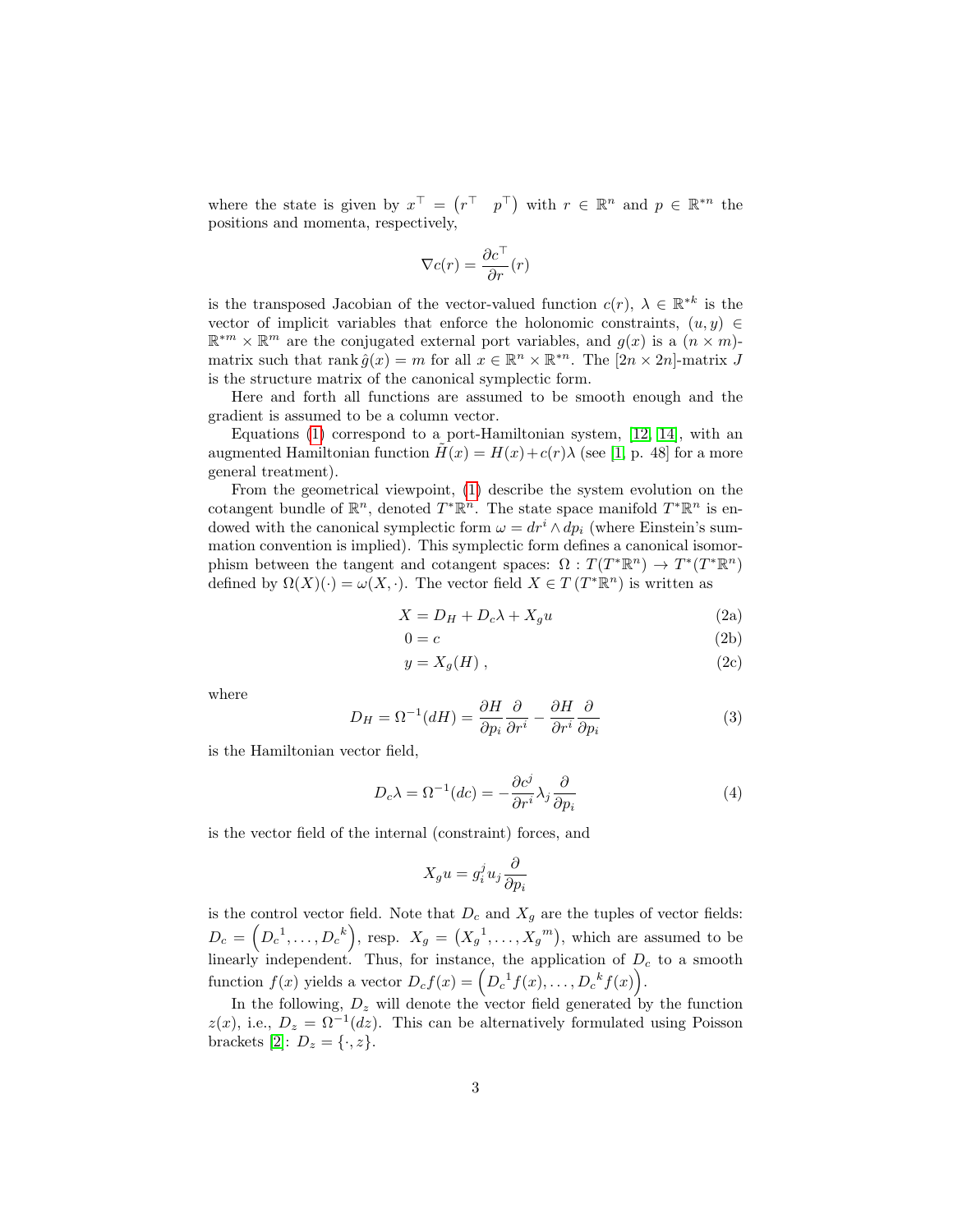Equation [\(1b\)](#page-1-2) constrains the configuration space of [\(1\)](#page-1-1). We wish to ensure that these constraints are preserved under the system dynamics. To do so we require X to be tangential to  $\Gamma$ , i.e.,  $X(c^i) = 0$  for any  $i = 1, \ldots, k$ . This yields the so-called hidden (secondary) constraints,

<span id="page-3-3"></span>
$$
G^{i}(x) = X(c^{i}) = \frac{\partial H(x)}{\partial p_{j}} \frac{\partial c^{i}(x)}{\partial r^{j}} = 0.
$$
 (5)

Now, considering  $T^*\mathbb{R}^n$  as a state space manifold, we say that [\(1\)](#page-1-1) evolves on a submanifold  $\mathcal{M}_{\Gamma} \subset T^*\mathbb{R}^n$ ,

$$
\mathcal{M}_{\Gamma} = \{x = (r, p) \in \mathbb{R}^n \times \mathbb{R}^{*n} | c^i(x) = 0, G^i(x) = 0, i = 1, ..., k\}.
$$

All results formulated below will hold for  $x \in \mathcal{M}_{\Gamma}$ .

Before proceeding to the main part we require the following regularity conditions to hold.

<span id="page-3-4"></span>Assumption 1. The following holds:

<span id="page-3-0"></span>i) The constraints are regular, i.e.,

$$
\dim \operatorname{span} \left\{ d c^i(r) \right\}_{r \in \Gamma} = k ,
$$

where  $dc^{i}(r) \in T_{r}^{*}\mathbb{R}^{n}$  are the differentials of  $c^{i}(r)$  interpreted as the elements of the cotangent vector space  $T_r^*\mathbb{R}^n$ . Note that the manifold  $\Gamma$  is an integral manifold of the distribution generated by  $dc_i$ , i.e.,

$$
T\Gamma = \ker\left(\text{span}\left\{dc^i\right\}\right), \quad i = 1, \dots, k
$$

<span id="page-3-2"></span>ii) The initial conditions belong to  $\mathcal{M}_{\Gamma}$ , i.e.,

$$
x(0) = (r(0), p(0)) \in \mathcal{M}_{\Gamma} .
$$

<span id="page-3-1"></span>iii) The energy is separable and positive definite w.r.t. p, i.e.,

$$
H(x) = P(r) + K(p) , K(p) = \frac{1}{2} p^{\top} M^{-1} p , M > 0 ,
$$

where  $P$  and  $K$  are the potential and kinetic energy, respectively.

Assumptions [i\)](#page-3-0) and [iii\)](#page-3-1) guarantee that  $\mathcal{M}_{\Gamma}$  is a proper subbundle of  $T^*\mathbb{R}^n$ . Indeed, for any  $r \in \Gamma$ , the hidden constraints define a linear subspace of codimension k, which is interpreted as the cotangent subspace to  $\Gamma$  at x.

Item [i\)](#page-3-0) and strict convexity in [iii\)](#page-3-1) ensure that the  $\lambda_i$  exist and are uniquely defined. More precisely, applying the vector field to the hidden constraints yields the condition

<span id="page-3-5"></span>
$$
X(G) = D_H^2(c) + D_c D_H(c)\lambda + X_g D_H(c)u = 0 ,
$$
 (6)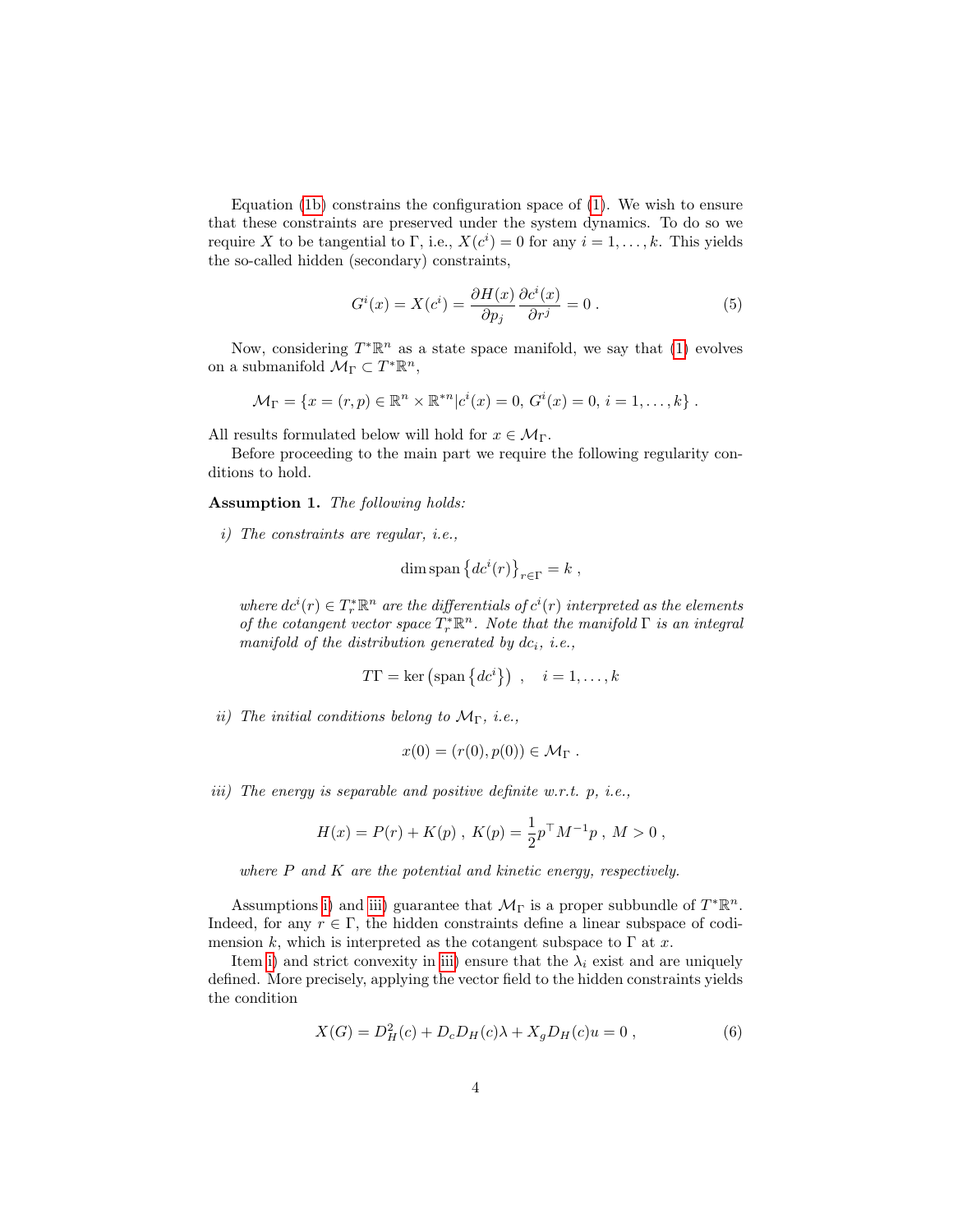which implicitly defines  $\lambda$  as a function of x and u. Notice that the  $(k \times k)$ -matrix defined by

<span id="page-4-0"></span>
$$
D_c D_H(c) = D_c(G) = D_c \left( \frac{\partial H}{\partial p_i} \frac{\partial c}{\partial r^i} \right) = -\frac{\partial^2 H}{\partial p_i \partial p_j} \frac{\partial c^a}{\partial r^i} \frac{\partial c^b}{\partial r^j}
$$
(7)

is negative definite as follows from Assumptions [i\)](#page-3-0) and [iii\)](#page-3-1) and hence, invertible. This ensures the well-posedness of the problem.

Assumption [ii\)](#page-3-2) guarantees that there are no jumps in the system's trajectories.

Finally, separability of the Hamiltonian in item [iii\)](#page-3-1) is, from a computational point of view, one of the main advantages of the implicit modeling framework. Indeed, if the Hamiltonian function can be represented by a sum of two terms, where the first one depends only on p and the second only on q, then it is possible to design symplectic integration schemes by simply composing the elementary integration steps (see, e.g., [\[19\]](#page-18-10)). Furthermore, the separbility property is necessary for formulating the result of Theorem [5.](#page-8-0)

Note that the fulfillment of the hidden constraints [\(5\)](#page-3-3) implies that the Hamiltonian is invariant under the action of the vector field of constraint forces, i.e.,  $D_c(H) = 0$ . This can be easily expressed in terms of Poisson brackets:  $D_H(c^i) = \{c^i, H\} = -D_c{}^i(H) = 0.$  Alternatively, one can say that the internal forces do not produce work as there is no displacement in the direction of the constraint forces and hence they do not alter the total energy of the system. Furthermore, the vector field  $D_c$  is also tangential to the submanifold  $\Gamma$ , i.e.,

$$
D_c(c) = 0.
$$
 (8)

The following proposition states that the passivity property, which is central for port-Hamiltonian systems, can be readily extended to the case of the constrained dynamics [\(1\)](#page-1-1).

**Proposition 2.** Consider the restricted state-space  $\mathcal{M}_{\Gamma}$ . System [\(1\)](#page-1-1) is passive whenever  $H|_{\mathcal{M}_{\Gamma}}$ , the restriction of H to  $\mathcal{M}_{\Gamma}$ , is bounded from below.

Proof. Taking the derivative of H gives

$$
\dot{H} = X(H) = X_g(H)u = g_i^j \frac{\partial H}{\partial p_i} u_j = y^j u_j.
$$

This equation, together with the lower bound on  $H$ , implies passivity.  $\Box$ 

Finally, we give a condition for a constrained system to be fully actuated.

Definition 1. We say that [\(1\)](#page-1-1) is fully actuated whenever

$$
\text{span}\left\{ \begin{pmatrix} 0_n \\ I_n \end{pmatrix} \right\} = \text{span}\left\{ D_c \right\} \bigcup \text{span}\left\{ X_g \right\}
$$

for all  $x \in \mathcal{M}_{\Gamma}$ . We say that [\(1\)](#page-1-1) is underactuated if it is not fully actuated.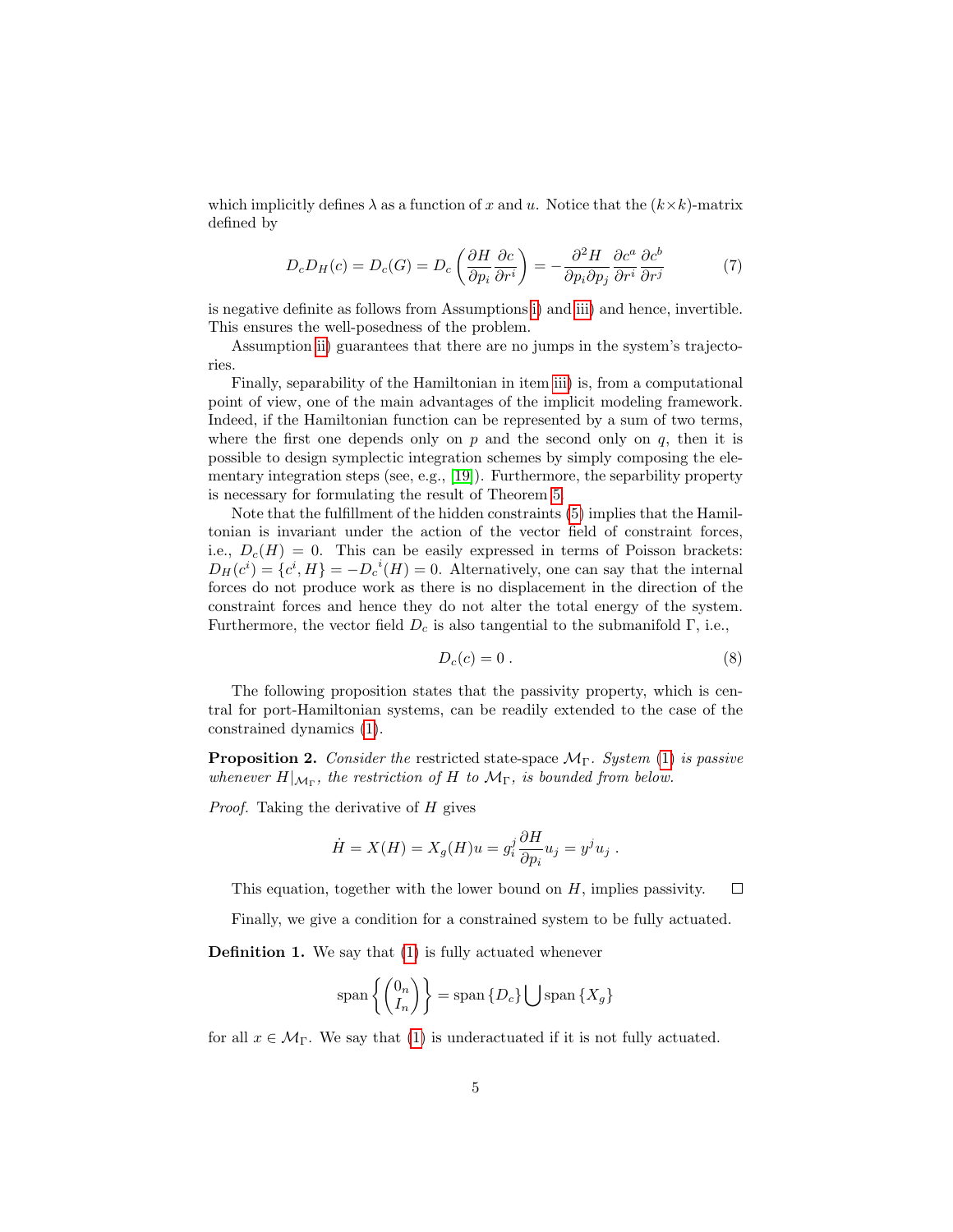# 2.2. A simple actuated pendulum

Consider a simple pendulum with mass  $m_1$  held by an ideal massless bar of length *l*. Let  $r^{\top} = (r^x \quad r^y)$  and  $p^{\top} = (p_x \quad p_y)$  be the position and momenta, respectively. The constraint is given by  $c^1(r) = \frac{1}{2} (||r||^2 - l^2) = 0$ , while the energy takes the form

<span id="page-5-0"></span>
$$
H(x) = \frac{1}{2m_1} ||p||^2 + m_1 \bar{g} \cdot r^y
$$

with  $\bar{g}$  the acceleration due to gravity. Suppose that a torque  $u_1$  is applied to the pendulum axis. The implicit model then takes the form

$$
\dot{r} = \frac{1}{m_1}p\tag{9a}
$$

$$
\dot{p} = -m_1 \bar{g} \begin{pmatrix} 0 \\ 1 \end{pmatrix} - \begin{pmatrix} r^x \\ r^y \end{pmatrix} \lambda_1 + \frac{1}{l^2} \begin{pmatrix} r^y \\ -r^x \end{pmatrix} u_1 \tag{9b}
$$

$$
y^{1} = \frac{r_{x}p^{y} - r^{y}p_{x}}{m_{1}l^{2}}
$$
 (9c)

It is not difficult to verify that Assumption [1](#page-3-4) holds, and that the system is fully actuated.

Boundedness of  $H$  can be easily established. Given the positive definite form of K, it is only necessary to verify the term  $m_1 \bar{g} \cdot r^y$ . The term is continuous and restricted to the compact set  $\Gamma = \{r \in \mathbb{R}^2 \mid ||r|| = l\}$ . By the extreme value theorem of Weierstrass, we know that the term is bounded from below and the passivity of the pendulum is confirmed.

# 2.3. A pendulum on a cart

Consider now an actuated cart with mass  $m_1$ , position  $r^1 \in \mathbb{R}^2$  and momentum  $p_1 \in \mathbb{R}^2$ . The cart is constrained to move along the x-axis, which can be expressed as  $c^1(r) = 0$  with  $c^1(r) = r^{1y}$ . Attached to the cart is a pendulum of length l, mass  $m_2$ , position  $r_2 \in \mathbb{R}^2$  and momentum  $p_2 \in \mathbb{R}^2$ . The bond between the cart and the pendulum is expressed as  $c^2(r) = 0$  with

$$
c^{2}(r) = \frac{1}{2} (||r^{2} - r^{1}||^{2} - l^{2}).
$$

The total energy is given by

$$
H(x) = \frac{1}{2m_1} ||p_1||^2 + \frac{1}{2m_2} ||p_2||^2 + m_2 \bar{g} \cdot r^{2_y}, \qquad (10)
$$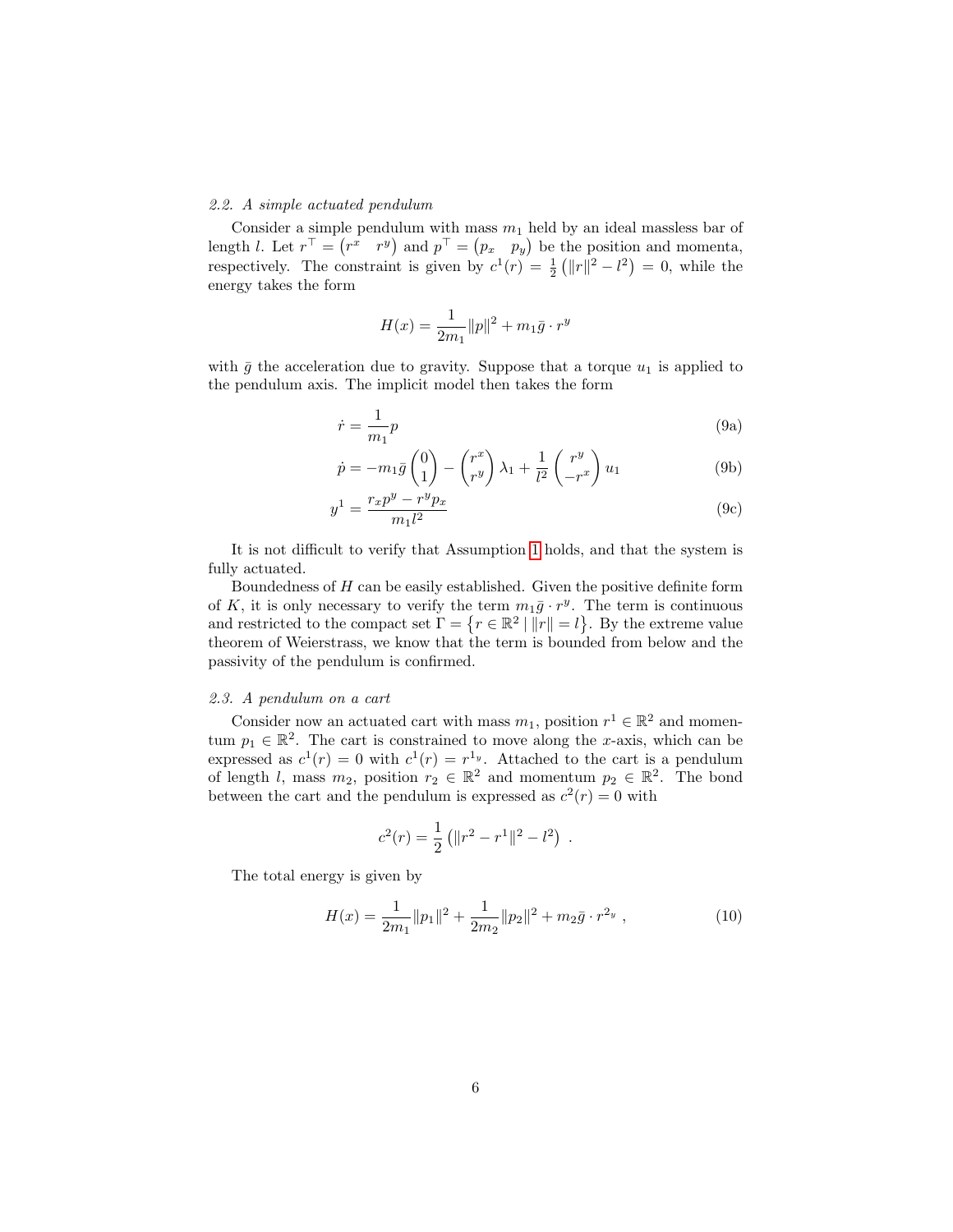so the pendulum's equations take the form

$$
\dot{r}^{1} = \frac{1}{m_{1}} p_{1}
$$
\n
$$
\dot{r}^{2} = \frac{1}{m_{2}} p_{2}
$$
\n
$$
\dot{p} = -m_{2}\bar{g} \begin{pmatrix} 0 \\ 0 \\ 0 \\ 1 \end{pmatrix} - \begin{pmatrix} 0 & r^{1_{x}} - r^{2_{x}} \\ 1 & r^{1_{y}} - r^{2_{y}} \\ 0 & r^{2_{x}} - r^{1_{x}} \\ 0 & r^{2_{y}} - r^{1_{y}} \end{pmatrix} \begin{pmatrix} \lambda_{1} \\ \lambda_{2} \end{pmatrix} + \begin{pmatrix} 1 \\ 0 \\ 0 \\ 0 \end{pmatrix} u
$$
\n
$$
y^{1} = \frac{p_{1_{x}}}{m_{1}}.
$$
\n(11)

Again, Assumption [1](#page-3-4) holds, but the system is underactuated:

$$
k + m = 2 + 1 < 4 = n \; .
$$

The constraint  $||r^2 - r^1|| = l$  implies that  $||r^{2_y} - r^{1_y}|| \leq l$ . Since  $r_{1_y} = 0$ , we have  $||r^{2y}|| \leq l$ , which defines a compact set on  $r^{2y}$ . Weierstrass Theorem then implies that the restriction of  $m_2\bar{g} \cdot r^{2_y}$  is bounded from below and the pendulum on a cart is passive as well.

The acrobot, the pendubot and many more mechanical systems can be modeled in this framework.

## <span id="page-6-0"></span>3. Implicit energy shaping

# 3.1. The matching equations

<span id="page-6-3"></span>**Definition 2.** Let  $H_d$  be a smooth mapping from  $\mathbb{R}^n \times \mathbb{R}^{n}$  to  $\mathbb{R}$ . We say that  $H_d$  is an admissible energy (Hamiltonian) function if for any  $(r, p) \in \mathcal{M}_{\Gamma}$  there exist  $\mu \in \mathbb{R}^{*k}$  and  $\hat{u} \in \mathbb{R}^{*m}$  such that the matching equation

<span id="page-6-1"></span>
$$
D_{H_d} - D_H = D_c \mu + X_g \hat{u}
$$
\n(12)

is satisfied.

<span id="page-6-4"></span>**Remark 3.** Recall that  $D_H(c^i) = 0$  and  $D_c(c^i) = 0$ , and note that  $X_g(c^i) = 0$  $(X_g$  acts on functions of p and the  $c^i$  depend on r alone). Thus,

$$
D_{H_d}(c^i) = D_H(c^i) + D_c(c^i)\mu + X_g(c^i)\hat{u} = 0,
$$

which implies

<span id="page-6-2"></span>
$$
D_c{}^i(H_d) = 0.
$$
 (13)

By requiring the closed-loop system to be Hamiltonian, we implicitly impose a constraint akin to the hidden constraints. This simplifies the energy balance later required for stability analysis, as the rate of change in  $H_d$  remains independent of  $\mu$ . On the other hand, this substantially reduces the class of stabilizable systems.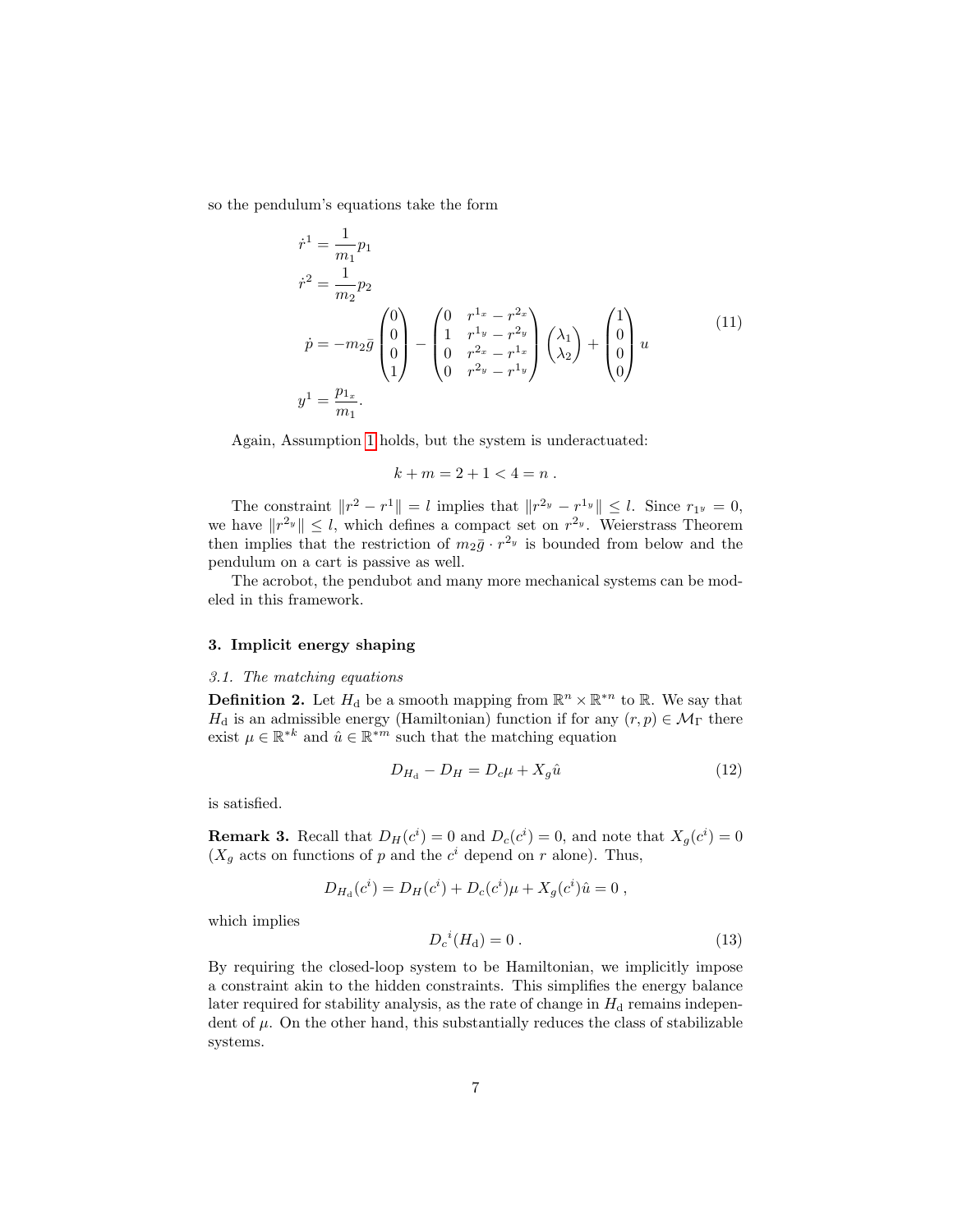<span id="page-7-0"></span>Setting  $u = \hat{u}+v$  and substituting [\(12\)](#page-6-1) into [\(1\)](#page-1-1) gives the new port-Hamiltonian system

$$
\begin{bmatrix} \dot{r} \\ \dot{p} \end{bmatrix} = J \left( \nabla H_d(x) + \begin{bmatrix} \nabla c(r) \\ 0 \end{bmatrix} (\lambda - \mu) \right) + \begin{bmatrix} 0 \\ g(r) \end{bmatrix} v \tag{14a}
$$

$$
0 = c(r) \tag{14b}
$$

$$
y_{\rm d} = \left[\nabla_r^{\top} H_d(x) \quad \nabla_p^{\top} H_d(x)\right] \begin{bmatrix} 0 \\ g(r) \end{bmatrix} , \qquad (14c)
$$

with port variables  $(v_j, y_d^j)$ . The respective vector field is thus

$$
X_d = D_{H_d} + D_c(\lambda - \mu) + X_g v \tag{15}
$$

Since  $\lambda - \mu$  is an implicit variable, i.e., it is found as the solution to the auxiliary condition [\(6\)](#page-3-5), the way it is denoted is immaterial and thus it is possible to rename  $(\lambda - \mu)$  to  $\lambda$  without changing the system dynamics. This leads us to the following definition.

**Definition 4.** Given the vector fields of internal forces  $\{D_c^i\}, i = 1, \ldots, k$ , two Hamiltonian functions  $H_1$  and  $H_2$ ,  $H_i: \mathbb{R}^n \times \mathbb{R}^{*n} \to \mathbb{R}$ ,  $i = 1, 2$ , are said to be equivalent,  $H_1(x) \sim H_2(x)$ , if

$$
D_{H_1} - D_{H_2} \in \text{span}\left\{D_c^{\ i}\right\}
$$

The equivalence class of  $H$ , denoted by  $[H]$ , is defined as

$$
[H] = \{ \hat{H} : \mathbb{R}^n \times \mathbb{R}^{*n} \to \mathbb{R} | \hat{H} \sim H \}.
$$

We have the following proposition.

**Proposition 3.** Let  $\hat{H}$  satisfy [\(12\)](#page-6-1) and [\(13\)](#page-6-2). Then, any  $H_d \in [\hat{H}]$  is an admissible energy function.

*Proof.* We need to prove that for any  $H_d \in [\hat{H}]$  conditions [\(12\)](#page-6-1) and [\(13\)](#page-6-2) hold. An  $H_d$  can be represented as  $H_d = \hat{H} + \kappa_i c^i$ ,  $i = 1, ..., k$ . If  $\hat{H}$  satisfies [\(12\)](#page-6-1), then  $H_d$  satisfies [\(12\)](#page-6-1) as well with  $\hat{\mu} = \mu - \kappa$ . Furthermore, [\(13\)](#page-6-2) is satisfied as  $D_c(c) = 0.$  $\Box$ 

This gives additional freedom for choosing  $H_d$  in [\(12\)](#page-6-1). Roughly speaking, this additional freedom 'compensates' for the need to solve [\(12\)](#page-6-1) in a highdimensional setting (i.e., higher than in the explicit formulation) using the same number of controls  $\hat{u}$ .

Equation [\(13\)](#page-6-2) is analogous to the one formulated for the original system. It ensures that the new Hamiltonian vector field  $D_{H_d}$  preserves the holonomic constraints  $c^i$ , i.e.,  $D_{H_d}(c^i) = 0$  and that the constraint forces preserve the new energy, i.e.,  $D_c{}^i(H_d) = 0$  whenever  $x \in \mathcal{M}_{\Gamma}$ . See Sec. 2.1 for more details.

**Proposition 4.** If  $H_d|_{\mathcal{M}_{\Gamma}}$  is bounded from below, then the closed-loop [\(14\)](#page-7-0) is passive and the storage function is equal to  $H_d$ .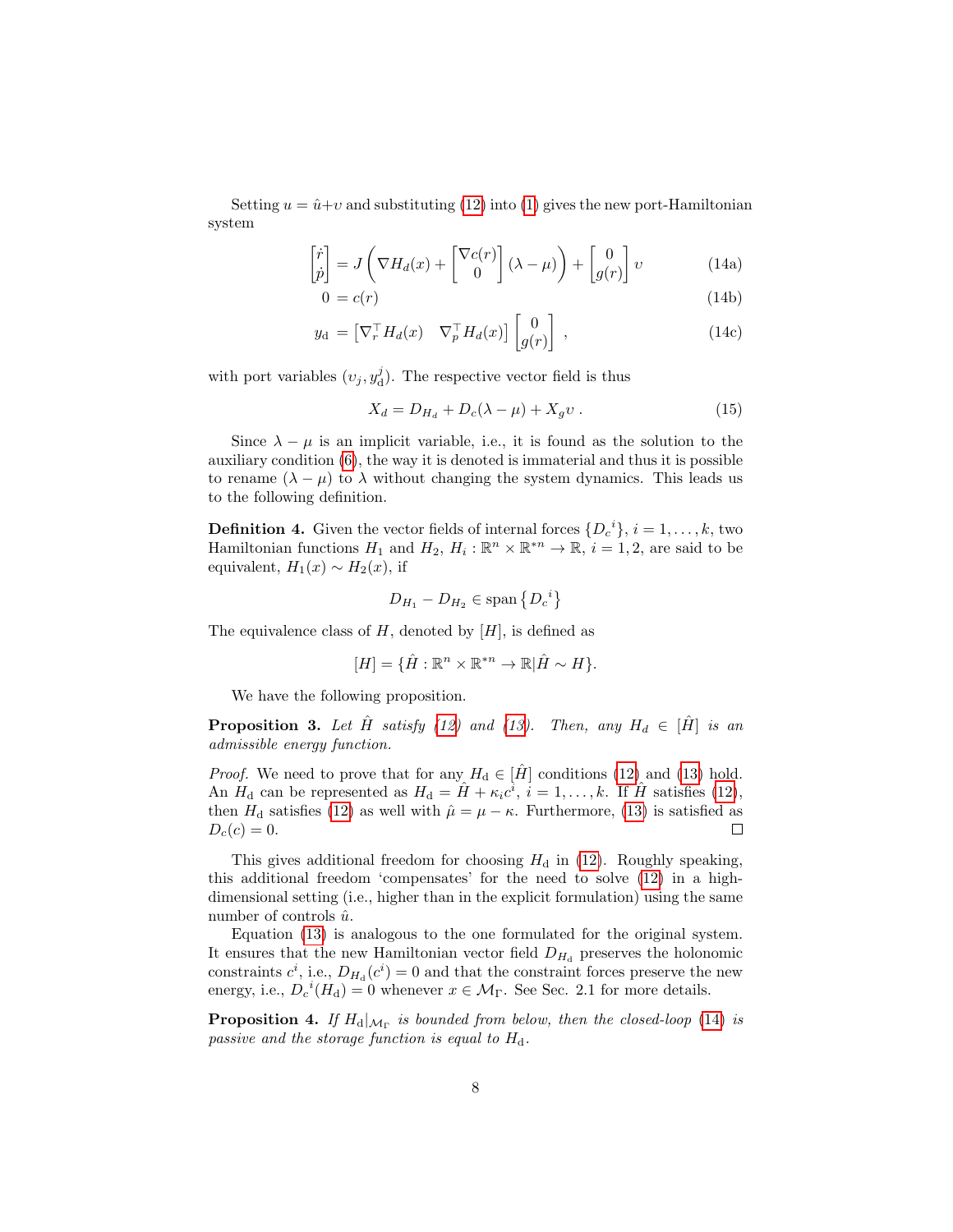Proof. Direct computation gives

$$
X_d(H_d) = X_g(H_d)v = g_i^j \frac{\partial H_d}{\partial p_i} v_j = y_d^j v_j.
$$

$$
\qquad \qquad \Box
$$

3.2. Equilibrium stabilization

Let

<span id="page-8-1"></span>
$$
x^* = \begin{pmatrix} r^* \\ 0 \end{pmatrix} \in \mathcal{M}_{\Gamma} \tag{16}
$$

be a desired equilibrium point. It follows from standard Lyapunov theory that  $x^*$  is stabilizable whenever  $H_d$  is admissible and  $x^*$  is a strict minimum of  $H_{\rm d}|_{\mathcal{M}_\Gamma},$ 

<span id="page-8-3"></span>
$$
\underset{x \in \mathcal{M}_{\Gamma}}{\arg \min} H_{\mathbf{d}}(x) = x^* \tag{17}
$$

The problem is easily solvable in the fully actuated case.

<span id="page-8-0"></span>**Theorem 5.** Let [\(1\)](#page-1-1) be fully actuated. Any  $x^*$  satisfying [\(16\)](#page-8-1) is an assignable equilibrium and can be stabilized.

Proof. Set

<span id="page-8-2"></span>
$$
H_{\rm d}(x) = a^{\top}r + \frac{1}{2}(r - r^*)^{\top}A(r - r^*) + \frac{1}{2}p^{\top}M^{-1}p\,,\tag{18}
$$

where  $A = A^{\top} \in \mathbb{R}^{n \times n}$  satisfies the linear matrix inequality (LMI)

<span id="page-8-5"></span>
$$
A + \nabla^2 c^i(r^*) \xi_i^* + (\nabla c(r^*) \nabla c^\top(r^*))^j \bar{\xi}_j^* > 0
$$
\n(19)

for some scalars  $\xi_i^*$  and  $\bar{\xi}_j^*$ , and with

<span id="page-8-4"></span>
$$
a = -\nabla c^i(r^*)\xi_i^* \ . \tag{20}
$$

Since the kinetic energy is left unchanged, we have  $D_c(H_d) = D_c(H)$ , so [\(13\)](#page-6-2) is trivially satisfied. Since

$$
D_{H_a} = H_d - H \in \text{span}\left\{ \begin{pmatrix} 0_n \\ I_n \end{pmatrix} \right\},\,
$$

equation [\(12\)](#page-6-1) is solvable on account of full actuation. Thus, the closed-loop is passive with storage function [\(18\)](#page-8-2). To show stability, it suffices to prove [\(17\)](#page-8-3).

Next, we construct the Lagrange function

$$
L(x,\xi) = H_{\mathrm{d}}(x) + c^{i}(r)\xi_{i}
$$

with Lagrange multipliers  $\xi_i$ . The first-order stationarity condition gives

$$
a + A(r - r^*) + \nabla c^i(r)\xi_i = 0
$$
,  $M^{-1}p = 0$ ,  $c^i(r) = 0$ ,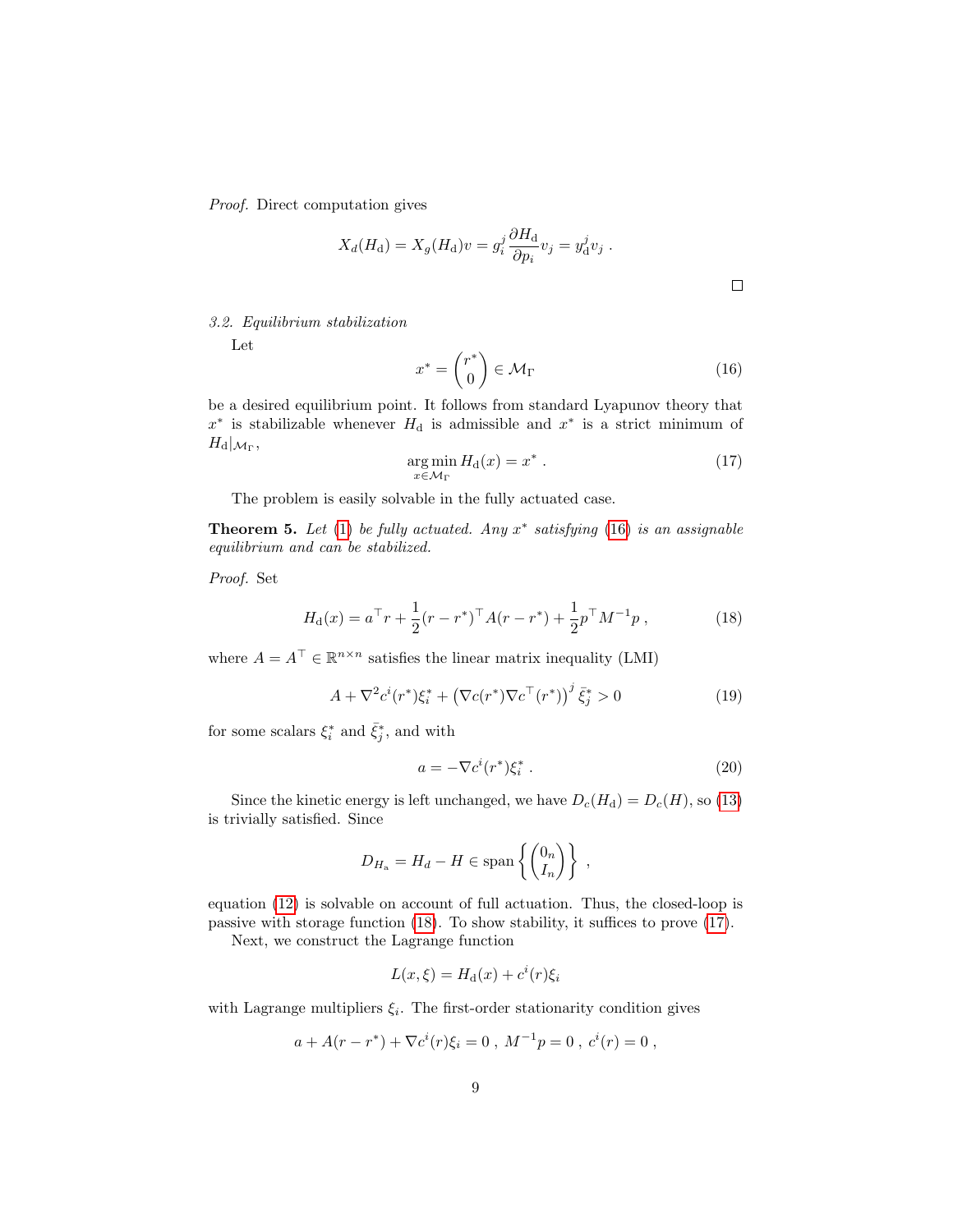which are solved by [\(16\)](#page-8-1) and  $\xi_i = \xi_i^*$  if we set a as in [\(20\)](#page-8-4).

The second-order sufficient condition takes the form [\[20,](#page-18-11) p. 68]

<span id="page-9-0"></span>
$$
z^{\top} \left( A + \nabla^2 c^i(r^*) \xi_i^* \right) z > 0 \tag{21}
$$

for all  $z \in T_{r^*}$  i.e., for all  $z \in \mathbb{R}^n$  such that  $\nabla (c^i)^\top (r^*) z = 0$ ,  $i = 1, ..., k$ .

It remains to show that the condition [\(21\)](#page-9-0) is satisfied whenever [\(19\)](#page-8-5) holds. LMI [\(19\)](#page-8-5) can be equivalently written as an inequality involving the quadratic form

$$
\langle y, \left( A + \nabla^2 c^i(r^*) \xi_i^* + \left( \nabla c(r^*) \nabla c^\top(r^*) \right)^j \bar{\xi}_j^* \right) y \rangle > 0
$$

which must hold for all  $y \in \mathbb{R}^n \setminus \{0\}$ . Choosing  $y \in T_{r^*}$  we recover [\(21\)](#page-9-0) while the converse, i.e., the existence of  $\bar{\xi}^*$  follows from the Finsler theorem [\[21\]](#page-18-12).

The LMI [\(19\)](#page-8-5) can always be solved by setting  $\xi_i = 0$ ,  $\overline{\xi}_i = 0$  and choosing A to be a positive definite matrix. However, the resulting controller can be greatly simplified by exploiting the available degrees of freedom when solving the LMI. In particular, it might be possible to set the matrix  $A$  equal to zero (see Sec. [3.3\)](#page-9-1).

**Remark 5.** The controller obtained from the matching equation [\(12\)](#page-6-1) with  $H_d$ as in [\(18\)](#page-8-2) provides Lyapunov stability only. As usual, asymptotic stability can then be achieved by adding proper damping.

For underactuated systems, the problem can be solved by searching first a set of  $s^i(r)$ ,  $i = 1, \ldots, m+k$ , such that

<span id="page-9-2"></span>
$$
\text{span}\{D_s\} = \text{span}\{D_c\} \bigcup \text{span}\{X_g\} . \tag{22}
$$

By setting the desired Hamiltonian as  $H_d(x) = H(x) + f(s(r))$ , it is ensured that  $H_d$  is assignable for any differentiable  $f : \mathbb{R}^{m+k} \to \mathbb{R}$ . Then f is chosen such that [\(17\)](#page-8-3) holds.

The described approach has a number of advantages compared to solving the equilibrium stabilization problem in local coordinates [\[22,](#page-18-13) [23,](#page-19-0) [24\]](#page-19-1). In particular, one needs to solve a simple quadratic program instead of a partial differential equation. Furthermore, the obtained control is expressed in global coordinates, hence, there are no singularities. Finally, it turns out that an implicit Hamiltonian system is easier to discretize as the Hamiltonian function written in global coordinates is separable. This fact can be used to design an effective integration scheme [\[19\]](#page-18-10).

## <span id="page-9-1"></span>3.3. The simple actuated pendulum

Suppose we want to stabilize the point  $x^* = \begin{pmatrix} l & 0 & 0 & 0 \end{pmatrix}^\top$  (the right horizontal position), which clearly satisfies [\(16\)](#page-8-1). A solution set for the LMI [\(19\)](#page-8-5) is

$$
A=0\;,\;\xi_1^*=\frac{m_1\bar{g}}{l}\;,\;\bar{\xi}_1^*=0\;,
$$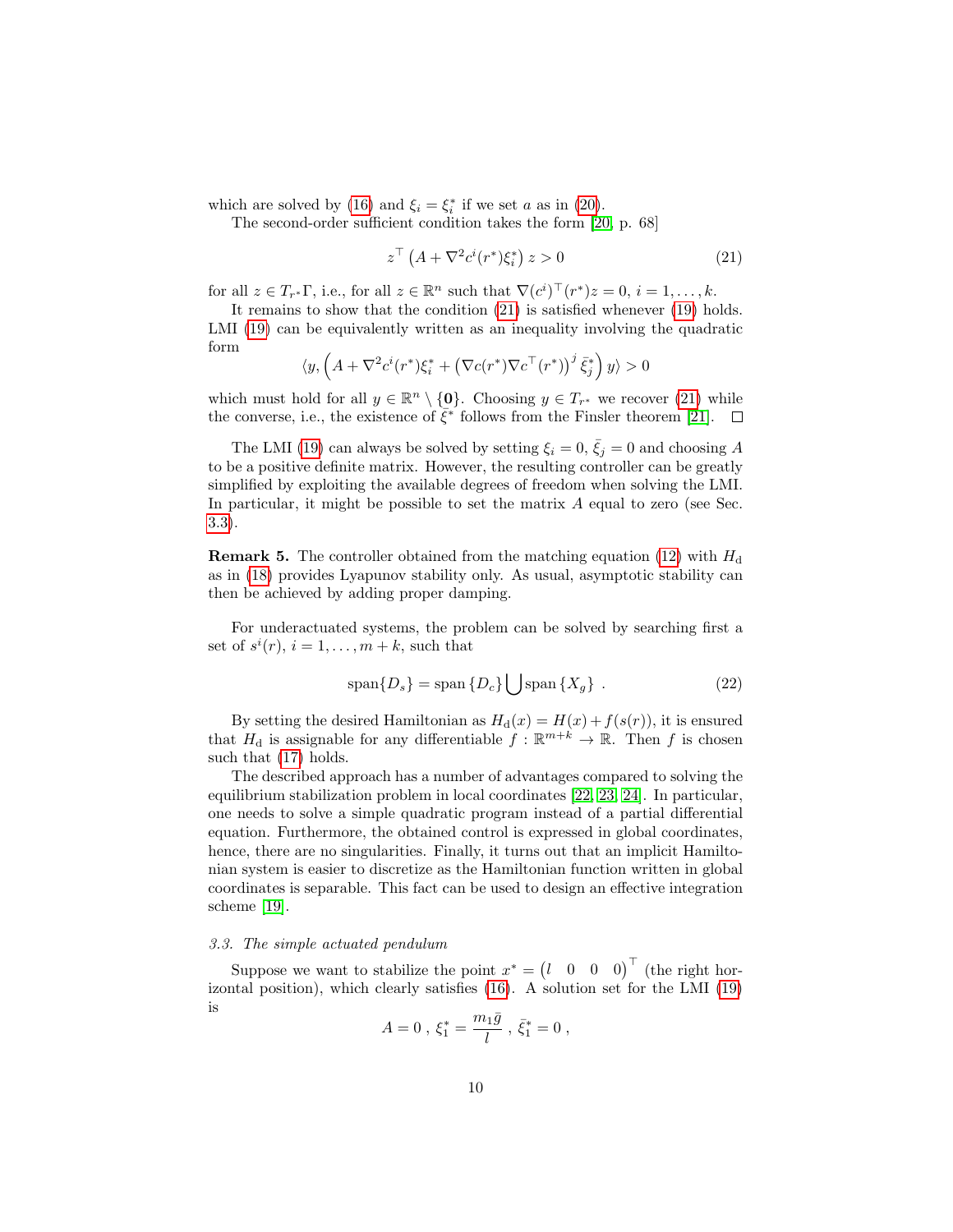

<span id="page-10-1"></span>Figure 1: Pendulum trajectories corresponding to the control law obtained using global and local coordinates.

i.e.,  $\nabla^2 c^1(r^*) = I_2 > 0$ . This gives

$$
a^\top = -\begin{pmatrix}l & 0 \end{pmatrix} \cdot \frac{m_1\bar{g}}{l} = -\begin{pmatrix}m_1\bar{g} & 0 \end{pmatrix}
$$

and

$$
H_{\rm d}(x) = -m_1 \bar{g}r^x + \frac{1}{2m_1} ||p||^2.
$$
  

$$
m_1 \bar{g} \begin{pmatrix} 1 \\ 1 \end{pmatrix} = -\begin{pmatrix} r^x \\ r^y \end{pmatrix} \mu + \frac{1}{l^2} \begin{pmatrix} r^y \\ -r^x \end{pmatrix} \hat{u}.
$$
 (23)

The solution is simply

$$
\mu = -m_1 \bar{g} \frac{r^y + r^x}{l^2}
$$
 and  $\hat{u} = m_1 \bar{g} (r^y - r^x)$ .

A local coordinate chart for  $\Gamma$  is  $\theta \mapsto (l \sin \theta \quad l \cos \theta)^{\top}$  with  $\theta \in (-\pi, \pi)$ . In local coordinates, the control takes the form

<span id="page-10-0"></span>
$$
\hat{u} = m_1 \bar{g} l(\cos \theta - \sin \theta) . \tag{24}
$$

Since it was constructed using global coordinates, the controller does not exhibit undesirable phenomena such as unwinding. To illustrate this we consider the problem using local coordinates only. The Hamiltonian takes the form

$$
H(\theta, p_{\theta}) = \frac{1}{2m_1 l^2} p_{\theta}^2 + m_1 \bar{g} l \cos \theta ,
$$

with  $p_{\theta}$  the angular momentum. The system equations are

$$
\dot{\theta} = \frac{1}{m_1 l^2} p_\theta
$$
  

$$
\dot{p}_\theta = m_1 \bar{g} l \sin \theta + u_1.
$$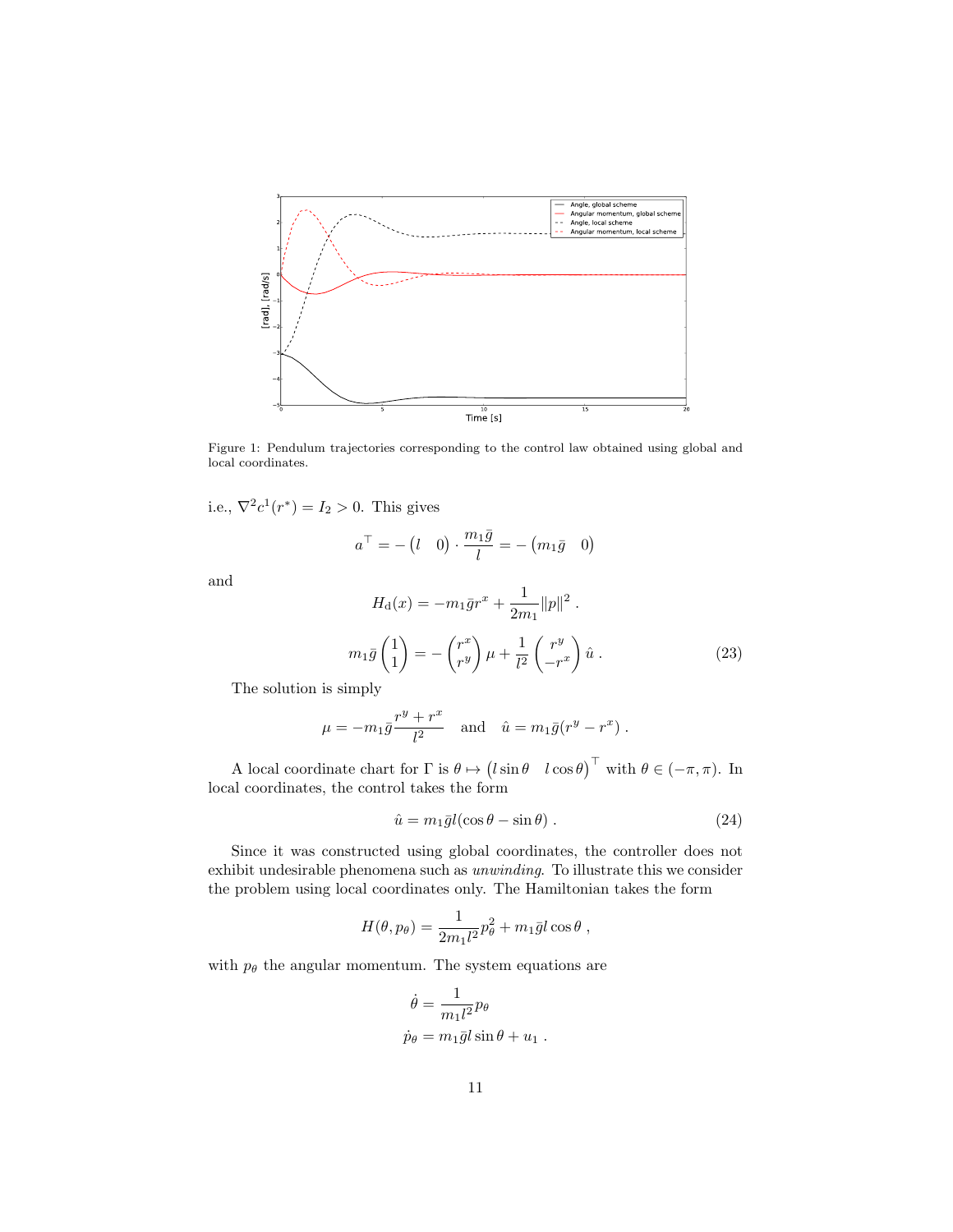A reasonable target Hamiltonian is

$$
H_{\rm d}(\theta, p_{\theta}) = \frac{1}{2m_1 l^2} p_{\theta}^2 + \frac{m_1 \bar{g} l}{2} \left(\theta - \frac{\pi}{2}\right)^2 ,
$$

and it is achieved by the control

<span id="page-11-0"></span>
$$
\hat{u} = m_1 \bar{g} l \left( \frac{\pi}{2} - \theta - \sin \theta \right) \tag{25}
$$

The control laws [\(24\)](#page-10-0) and [\(25\)](#page-11-0) were simulated for a pendulum with parameters satisfying

$$
m_1\bar{g}l = 1 \quad \text{and} \quad m_1l^2 = 1
$$

and with initial condition  $\theta(0) = 0.1 - \pi$ ,  $p_{\theta}(0) = 0$ . A damping term  $v^1 = -y^1$ was included in order to achieve asymptotic stability. The results are shown in Fig. [1.](#page-10-1) Both controllers steer the system to the desired angle  $\theta = \frac{1}{2}\pi$  $-\frac{3}{2}\pi$ , but, with the local controller, the pendulum makes an unnecessarily long excursion with large overshoots in angular position and momentum.

## 3.4. The pendulum on a cart

It can be verified that

$$
s^1(r) = r^{1_y}
$$
,  $s^2(r) = \frac{1}{2} ||r^2 - r^1||^2$  and  $s^3(r) = r^{1_x}$ 

satisfy [\(22\)](#page-9-2). Given the constraints  $c^{1}(r) = c^{2}(r) = 0$ , it is clear that the only Hamiltonian functions of interest are of the form

$$
H_{\rm d}(x) = H(x) + f(s^3(r))
$$
  
= 
$$
\frac{1}{2m_1} ||p_1||^2 + \frac{1}{2m_2} ||p_2||^2 + m_2 \bar{g} \cdot r^{2y} + f(r^{1x}),
$$

and that the stabilizable equilibria have the structure

$$
x^* = \begin{pmatrix} r_* \\ 0 \end{pmatrix} ,
$$

where  $r^* \in \left\{ \begin{pmatrix} r^{1_x} & 0 & r^{1_x} & -l \end{pmatrix}^\top \, \vert \, r^{1_x} \in \mathbb{R} \right\}$ .

Condition [\(17\)](#page-8-3) is indeed satisfied with the choice  $f(r^{1_x}) = \frac{1}{2}(r^{1_x} - r^{1_x})^2$ . It can be readily checked that the condition [\(19\)](#page-8-5) is satisfied as well. The matching equation is then

$$
\begin{pmatrix} r_{*}^{1_x} - r_{*}^{1_x} \\ 0 \\ 0 \\ 0 \end{pmatrix} = \begin{pmatrix} 0 & r_{*}^{1_x} - r_{*}^{2_x} \\ 1 & r_{*}^{1_y} - r_{*}^{2_y} \\ 0 & r_{*}^{2_x} - r_{*}^{1_x} \\ 0 & r_{*}^{2_y} - r_{*}^{2_y} \end{pmatrix} \begin{pmatrix} \mu_1 \\ \mu_2 \end{pmatrix} + \begin{pmatrix} 1 \\ 0 \\ 0 \\ 0 \end{pmatrix} \hat{u} . \qquad (26)
$$

The solution is simply  $\mu_1 = \mu_2 = 0$  and  $\hat{u} = r_*^{1_x} - r^{1_x}$ .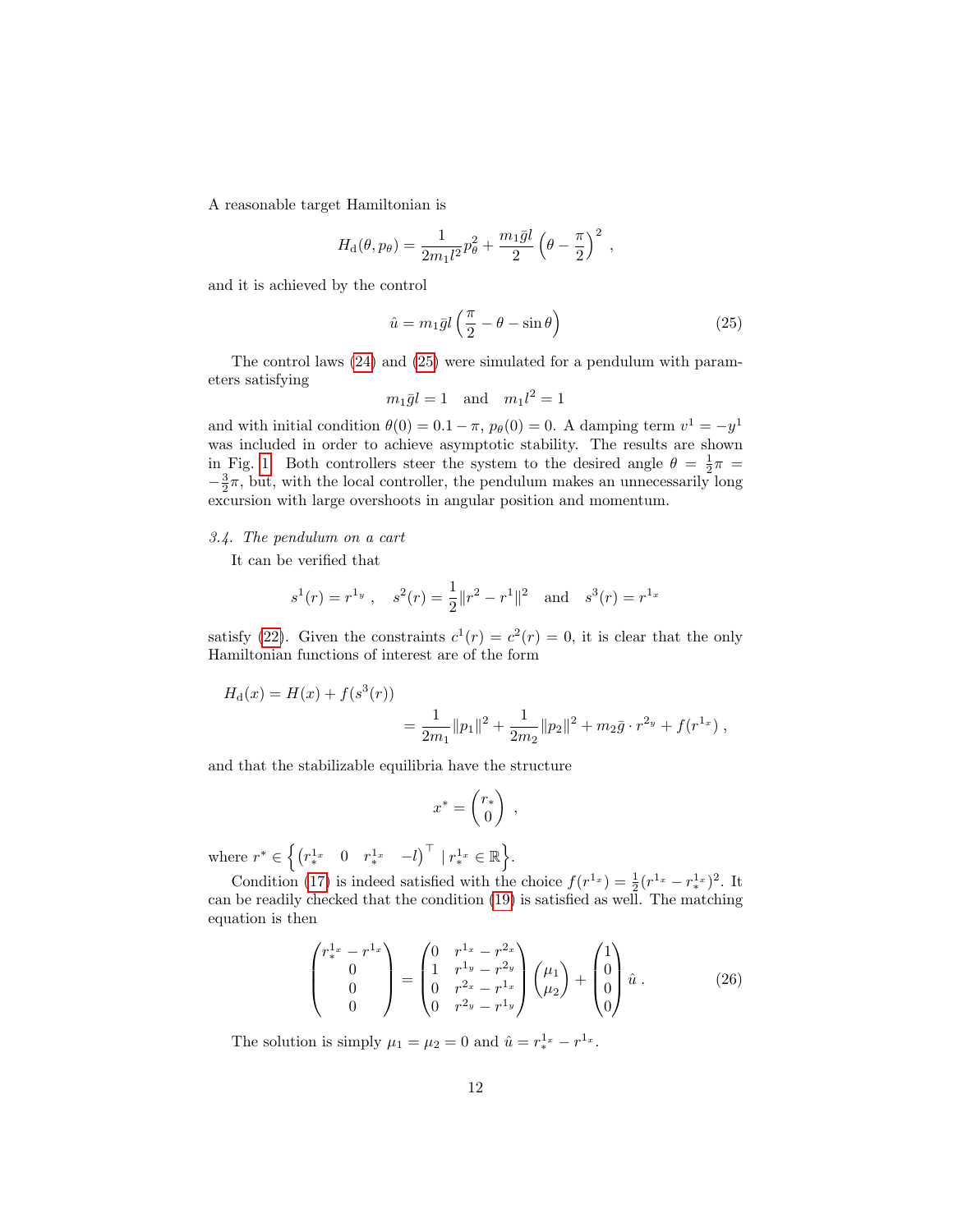# <span id="page-12-0"></span>3.5. Swing-up strategies

In its most general form, a passivity-based controller acts on a port-Hamiltonian system with damping and produces another port-Hamiltonian system, but with different structure and different dynamics. For fully actuated systems, it is possible to stabilize an unstable equilibrium by shaping the potential energy alone. However, for the under-actuated case, shaping the potential energy is not sufficient for stabilizing a desired equilibrium point: the kinetic energy has to be modified as well, which in turn requires solving a PDE (see, e.g., [\[24\]](#page-19-1)). This approach is too complex to be of practical value or to be generalized (also, it requires a previous partial linearization). Such complexity is the price that has to be paid if one insists on having a closed-loop Hamiltonian system.

An alternative approach does not require the closed-loop system to have a Hamiltonian form. It consists in defining a generalized energy function and to drive an underactuated mechanical system about an open-loop unstable equilibrium by forcing its trajectories to converge to an energy level-set that includes such equilibrium. That is to say, it is proposed to stabilize a homoclinic orbit that contains the desired equilibrium, but the equilibrium itself is not stabilized. Once the system state is sufficiently close to the unstable equilibrium, the controller can be switched to a linear law that stabilizes it [\[26,](#page-19-2) [27\]](#page-19-3).

The first step consists in defining a more general class of energy functions as described below.

<span id="page-12-1"></span>**Definition 6.** Let  $V : \mathbb{R}^n \times \mathbb{R}^{*n} \to \mathbb{R}$  be a smooth function. We say that V is a (generalized) admissible energy function if there exist a pair  $(\hat{u}, \hat{\mu})$  satisfying the constraint

<span id="page-12-2"></span>
$$
D_H^2(c) + D_c D_H(c)\hat{\mu} + X_g D_H(c)\hat{u} = 0
$$
\n(27)

and such that V is invariant with respect to the resulting vector field  $X_V$ :

<span id="page-12-3"></span>
$$
X_V - D_H = D_c \hat{\mu} + X_g \hat{u},\tag{28}
$$

i.e.,  $X_V(V) = 0$ .

Remark 7. Definition [6](#page-12-1) generalizes the notion of an admissible energy function given in Definition [2,](#page-6-3) insofar as the closed-loop system  $X_V$  does not need to have the Hamiltonian form [\(14\)](#page-7-0). On the other hand, the conditions  $D_c^{\ i}(V)$  might not hold, so one has to take the specific value of  $\mu$  into consideration when establishing an energy balance for  $V$ . Such value is computed from  $(27)$ , which was obtained by differentiating  $c(r)$  twice. Confront Remark [3.](#page-6-4)

For example, the function  $V = (H - H_0)^2/2$ , with  $H_0$  a constant, is always admissible.

Setting  $H_0 = H(x^*)$  serves as a starting point for the proposed swing-up strategy. By adding proper damping,  $V$  can be forced to converge to its minimum value, i.e.,  $H \rightarrow H_0$ . However, this does not necessarily imply that  $x$  will converge to  $x^*$ , since there might be orbits contained in the level-set  $\{x \in \mathcal{M}_{\Gamma} \mid H(x) = H_0\}$  which do not necessarily include  $x^*$ . To remedy this, the level-set can be further restricted (see Remark [9](#page-15-0) below).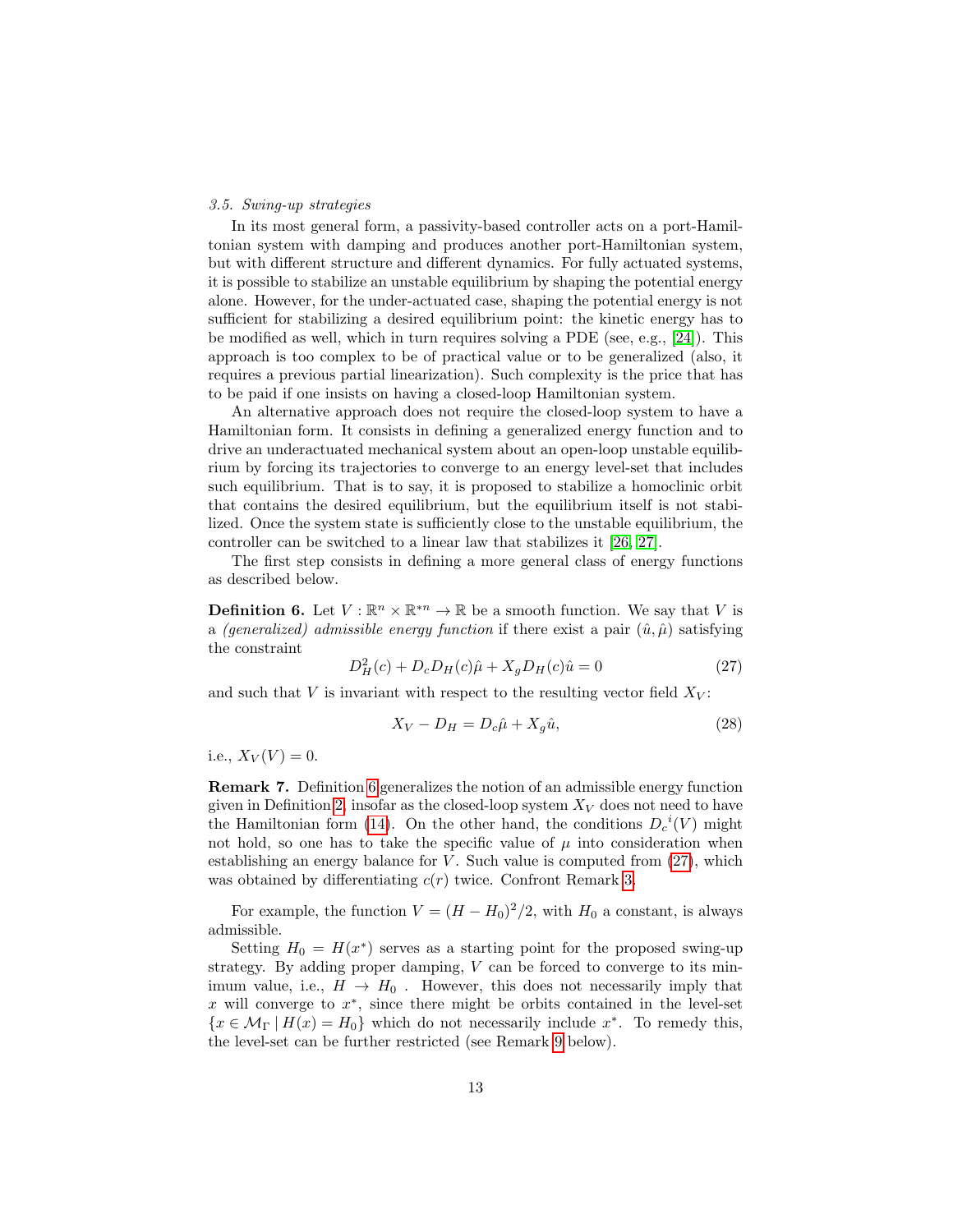**Assumption 6.** There exists a function  $z : r \mapsto z(r) \in \mathbb{R}^m$  such that

$$
\frac{\partial}{\partial r^i} z^j(r) = g_i^j(r) .
$$

Notice that this assumption is equivalent to  $D_H(z) = y$ . In other words, we assume that the time-integral of the passive output is a function of the positions. This assumption is satisfied by most mechanical systems. Typically, the passive output y is a function of velocities, so  $z(r)$  is a simple function of the positions. For the pendulum [\(9\)](#page-5-0), we have

$$
z(r) = \arctan\left(\frac{r^y}{r^x}\right) .
$$

Indeed,

$$
X(z) = D_H(z) = \frac{1}{1 + \left(\frac{r^y}{r^x}\right)^2} \left(\frac{p_y r^x - p_x r^y}{m_1 (r^x)^2}\right) = \frac{1}{(r^x)^2 + (r^y)^2} \left(\frac{p_y r^x - p_x r^y}{m_1}\right) = y^1.
$$

For the pendulum on a cart we have  $z = r^{1_x}$  and  $X(z) = \frac{p_{1_x}}{m_1} = y^1$ .

<span id="page-13-1"></span>**Theorem 7.** Let the system  $(1)$  be passive and let the following conditions be satisfied:

- 1.  $m \leq n k$ ,
- 2. The columns of g and  $\nabla c$  are linearly independent.

Then the following statements hold true.

i) For any  $f : \mathbb{R}^m \to \mathbb{R}$ , the function

<span id="page-13-2"></span>
$$
V(x) = \frac{1}{2}k_H \left( H(x) - H_0 \right)^2 + f(z) + \frac{1}{2}k_v \|y\|^2 \tag{29}
$$

is admissible, provided  $k_v$  is large enough.

<span id="page-13-0"></span>ii) Set  $u = \hat{u} + v$ . The system is passive with storage function V, input v and output

$$
y_{\rm d} = y \cdot \left[ \left( k_H (H - H_0) I_m + k_v X_g^2(H) \right) - k_v D_c X_g(H) (D_c D_H(c))^{-1} X_g D_H(c) \right]
$$

Proof. Direct computations give

$$
X_V(V) = k_H(H - H_0)X_d(H) + \nabla^{\top} f(z)X_d(z) + k_v y X_d(y) .
$$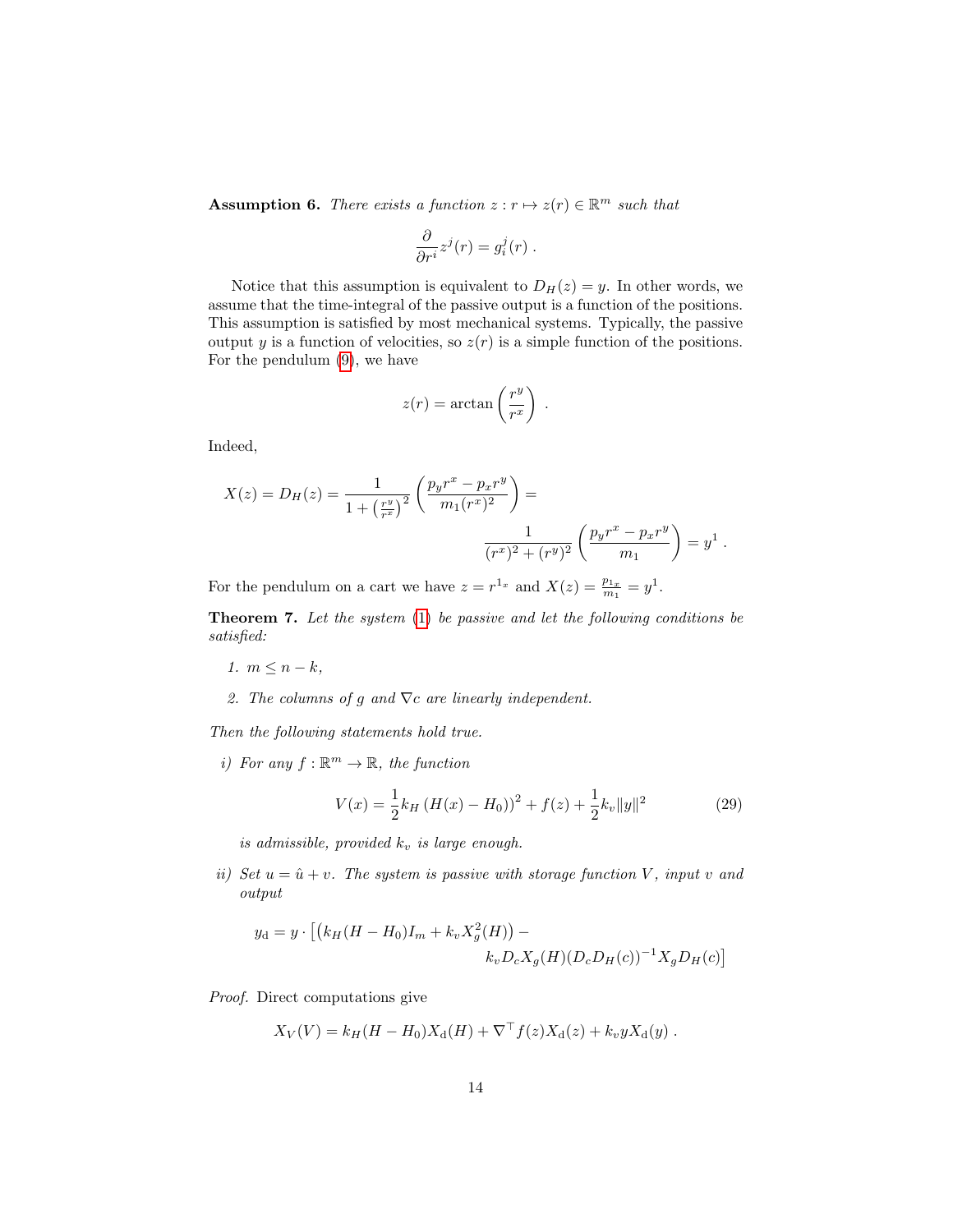Condition [\(28\)](#page-12-3) implies

$$
X_V(H) = y\hat{u}
$$
  
\n
$$
X_V(z) = D_H(z) = y^\top
$$
  
\n
$$
X_V(y) = D_H X_g(H) + D_c X_g(H)\hat{\mu} + X_g^2(H)\hat{u}.
$$

Thus, according to Definition [6,](#page-12-1) we need to show the existence of  $\hat{u}$  and  $\hat{\mu}$  such that

$$
y \cdot \left[ \left( k_H (H - H_0) I_m + k_v X_g^2(H) \right) \hat{u} + k_v D_c X_g(H) \hat{\mu} + \nabla f(z) + k_v D_H X_g(H) \right] = 0
$$

and [\(27\)](#page-12-2) hold. Written in matrix notation, a sufficient condition is

$$
\begin{pmatrix}\nk_H(H - H_0)I_m + k_v X_g^2(H) & k_v D_c X_g(H) \\
X_g D_H(c) & D_c D_H(c)\n\end{pmatrix}\n\begin{pmatrix}\n\hat{u} \\
\hat{\mu}\n\end{pmatrix} = \n-\n\begin{pmatrix}\nk_v D_H X_g(H) + \nabla f(z) \\
D_H^2(c)\n\end{pmatrix}.
$$
\n(30)

Notice that

<span id="page-14-5"></span><span id="page-14-4"></span><span id="page-14-3"></span><span id="page-14-0"></span>
$$
X_g^2(H) = X_g \left( g_i^a \frac{\partial H}{\partial p^i} \right) = \frac{\partial^2 H}{\partial p^i \partial p^j} g_i^a g_j^b \tag{31}
$$

defines a positive definite matrix and

$$
D_c X_g(H) = D_c \left( g_i^a \frac{\partial H}{\partial p_i} \right) = -\frac{\partial^2 H}{\partial p^i \partial p^j} g_i^a \frac{\partial c^b}{\partial r^j}
$$
(32)

$$
X_g D_H(c) = X_g \left(\frac{\partial H}{\partial p_i} \frac{\partial c^a}{\partial r^i}\right) = \frac{\partial^2 H}{\partial p^i \partial p^j} \frac{\partial c^a}{\partial r^i} g_j^b. \tag{33}
$$

The matrix  $D_c D_H(c) = -D_{\lambda}^2(H)$  is negative definite, hence invertible. Now, by Schur's argument, the matrix in front of  $\hat{u}$  and  $\hat{\mu}$  in [\(30\)](#page-14-0) is invertible if, and only if,

$$
k_H(H - H_0)I_m + k_v X_g^2(H) - k_v D_c X_g(H) (D_c D_H(c))^{-1} X_g D_H(c)
$$

is invertible. We wish to show that the last two summands form a positive definite matrix, i.e.,

<span id="page-14-1"></span>
$$
X_g^2(H) - D_c X_g(H) (D_\lambda^2(H))^{-1} X_g D_c(H) > 0.
$$
 (34)

This would imply that one can choose  $k_v$  large enough to ensure that the whole expression is positive definite (note that  $H$  is bounded).

Taking into account that  $D_cX_g(H) = g^T \cdot \nabla^2 H \cdot \nabla c$ , [\(34\)](#page-14-1) can be rewritten as

<span id="page-14-2"></span>
$$
g^T \left[ \nabla_p^2 H - \nabla_p^2 H \cdot \nabla c \left( \nabla c^T \cdot \nabla_p^2 H \cdot \nabla c \right)^{-1} \nabla c^T \cdot \nabla_p^2 H \right] g > 0. \tag{35}
$$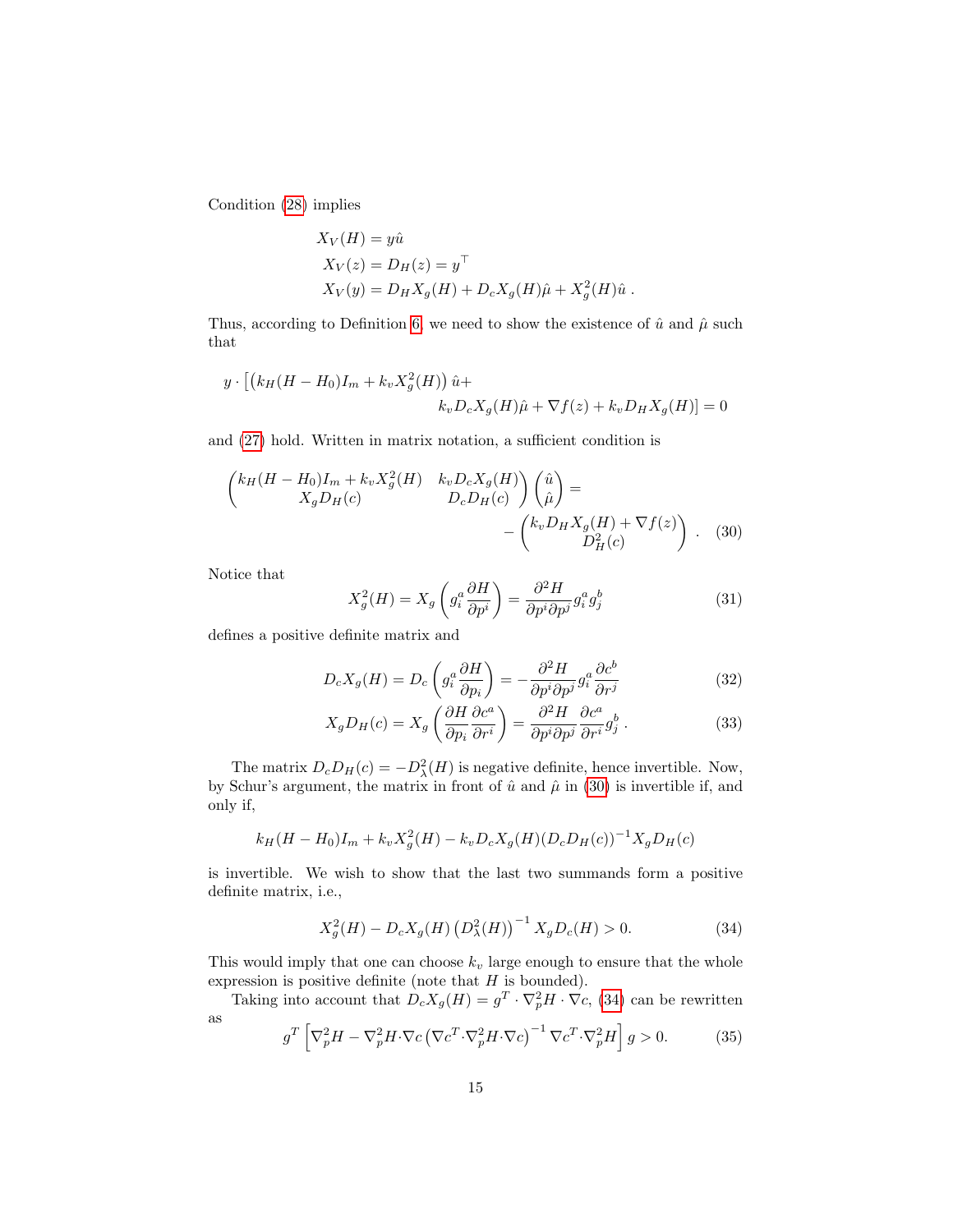Let us denote  $U = (\nabla_p^2 H)^{\frac{1}{2}} g$  and  $V = (\nabla_p^2 H)^{\frac{1}{2}} \nabla c$ . Both U and V have full column rank, rank $(U) = m$ , rank $(V) = k$ . Now [\(35\)](#page-14-2) can be rewritten as:

<span id="page-15-1"></span>
$$
U^{T} \left( I_{[n \times n]} - V(V^{T}V)^{-1}V^{T} \right) U > 0 \tag{36}
$$

The term  $(V^T V)^{-1} V^T$  is the left (Moore-Penrose) pseudo-inverse of V, denoted  $V^+$ . Furthermore,  $(I - VV^+)$  is the orthogonal projector onto the kernel of  $V^T$ (see [\[28\]](#page-19-4) for details).

Matrix  $(36)$  is non singular if and only if the rank of the projection of U onto the kernel of  $V^{\top}$  is equal to m, which, in turn, implies that rank $(U^{T}V^{\perp})=$ m, where  $V^{\perp}$  is a matrix, whose rows are orthogonal to the columns of V, i.e.,  $\mathcal{R}(V^{\perp}) = \text{ker}(V)$ . Returning to the initial notation we write  $V^{\perp} =$  $(\nabla_p^2 H)^{-\frac{1}{2}} \nabla c^{\perp}$ , rank $(\nabla c^{\perp}) = n - k$ . Now, we have

$$
rank(U^T V^{\perp}) = rank(g \nabla c^{\perp}) = m ,
$$

which holds by the linear independence of g and  $\nabla c$ .

To prove passivity, it suffices to compute  $X_V(V)$  with  $u = \hat{u} + v$ . We have

$$
X_V(V) = y [ (k_H(H - H_0) + k_v X_g^2(H)) (\hat{u} + v) + k_v D_c X_g(H) (\hat{\mu} + \nu) + \nabla f(z) + k_v D_H X_g(H) ]
$$

or equivalently,

<span id="page-15-2"></span>
$$
X_V(V) = y \left[ \left( k_H(H - H_0) + k_v X_g^2(H) \right) v + k_v D_c X_g(H) \nu \right],\tag{37}
$$

where  $\nu$  is such that

$$
D_H^2(c) + D_c D_H(c)(\hat{\mu} + \nu) + X_g D_H(c)(\hat{u} + v) = 0,
$$

i.e., such that

$$
D_c D_H(c)\nu + X_g D_H(c)\nu = 0.
$$

Solving explicitly for  $\nu$  and substituting back in [\(37\)](#page-15-2) gives

$$
X_V(V) = y [(k_H(H - H_0) + k_v X_g^2(H)) - k_v D_c X_g(H) (D_c D_H(c))^{-1} X_g D_H(c)] v.
$$

This proves item [ii\)](#page-13-0).

Remark 8. Theorem [7](#page-13-1) does not impose in principle any restriction on the degree of under-actuation, but we note that, for specific problems, the detectability of the resulting output still needs to be verified on a case-by-case basis. The test might fail for overly complex systems or for systems with high degrees of under-actuation.

<span id="page-15-0"></span>**Remark 9.** Note that the function  $f(z)$  appearing in [\(29\)](#page-13-2) serves as an additional "degree of freedom" which is used to further restrict the level-set as was mentioned above.

 $\Box$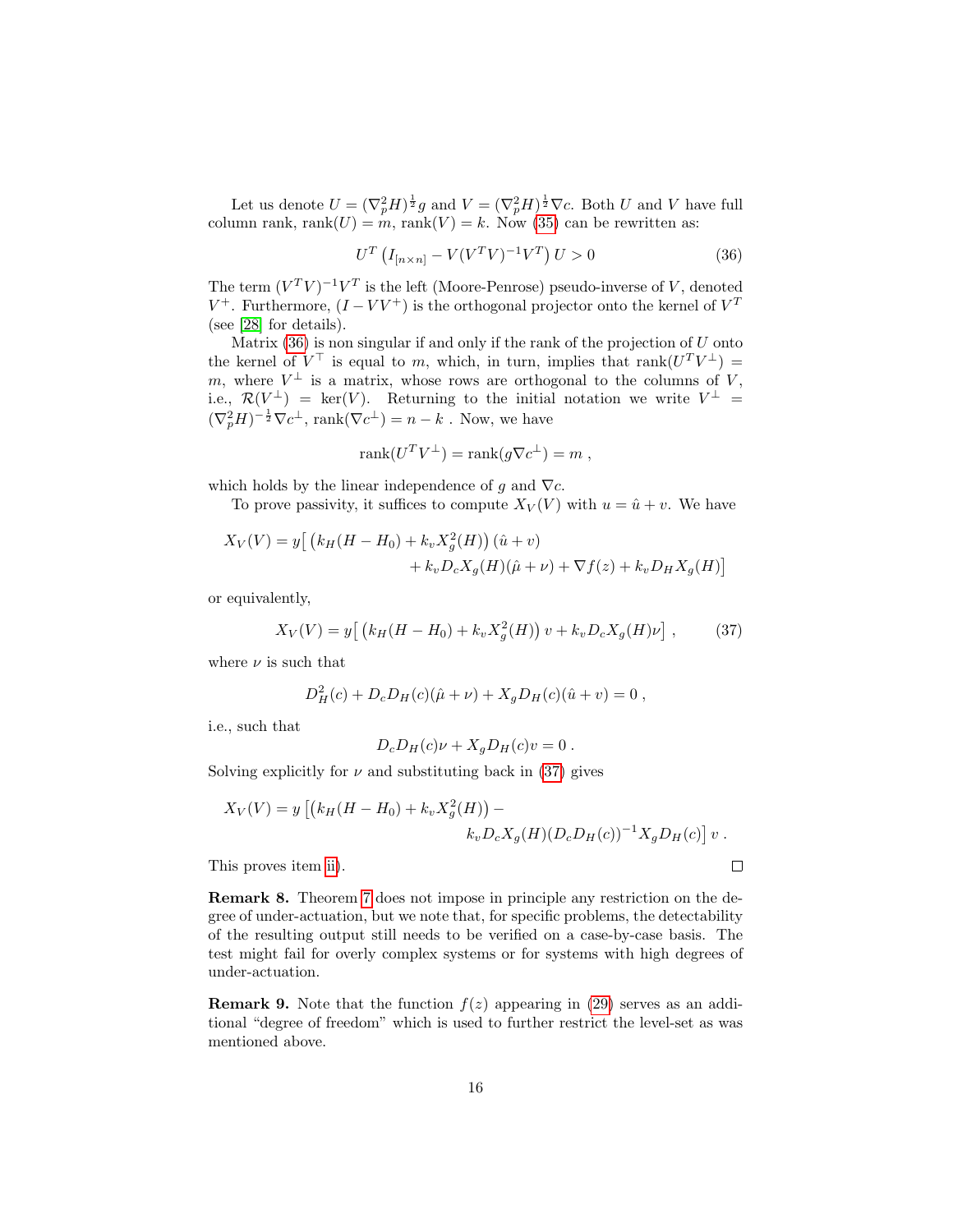In the single-input case, the control  $\hat{u}$  can be computed using Cramer's rule,

<span id="page-16-0"></span>
$$
\hat{u} = \frac{\begin{vmatrix} -k_v D_H X_g(H) - \nabla f(z) & k_v D_c X_g(H) \\ -D_H^2(c) & D_c D_H(c) \end{vmatrix}}{k_H (H - H_0) I_m + k_v X_g^2(H) \quad k_v D_c X_g(H)} \tag{38}
$$

.

(the extension to the multi-input case is straightforward). Some of the terms are computed in [\(31\)](#page-14-3), [\(32\)](#page-14-4), [\(33\)](#page-14-5) and [\(7\)](#page-4-0). For completeness, we compute the remaining ones:

$$
D_H X_g(H) = \frac{\partial H}{\partial p_j} \frac{\partial H}{\partial p_i} \frac{\partial g_i^a}{\partial r^j} - \frac{\partial^2 H}{\partial p_j \partial p_i} g_i^a \frac{\partial H}{\partial r^j}
$$

$$
D_H^2(c) = \frac{\partial^2 c^a}{\partial r^j \partial r^i} \frac{\partial H}{\partial p_j} \frac{\partial H}{\partial p_i} - \frac{\partial^2 H}{\partial p_j \partial p_i} \frac{\partial H}{\partial r^i} \frac{\partial c^a}{\partial r^i}
$$

Also, notice that  $y_d \cdot y \ge 0$ , so we can set  $v = -k_y y$  with  $k_y > 0$ . The control is now completely specified and ensures that  $X(V) \leq 0$ .

# 3.6. The pendulum on a cart (cont.)

Take  $f(z) = \frac{1}{2}(r^{1_x})^2$ , so that the cart converges to  $r^{1_x} = 0$ . The desired energy level is  $H_0 = m_2 \bar{g} l$  which, in view of the restriction  $r^{1_x} = 0$ , corresponds to the homoclinic orbit that passes through the desired equilibrium

$$
x^* = \begin{pmatrix} 0 & 0 & 0 & l \end{pmatrix}^\top ,
$$

so that almost every trajectory converges to  $x^*$ . For completeness, we compute the terms in [\(38\)](#page-16-0):

$$
\nabla f = r^{1_x}
$$
  
\n
$$
D_H X_g(H) = 0
$$
  
\n
$$
D_c X_g(H) = \left(0 - \frac{r^{2_x} - r^{1_x}}{m_1}\right)
$$
  
\n
$$
X_g D_H(c) = -(D_c X_g(H))^{\top}
$$
  
\n
$$
D_H^2(c) = \left(0 - \left\|\frac{p_2}{m_2} - \frac{p_1}{m_1}\right\| + \bar{g}(r^{1_y} - r^{2_y})\right)^{\top}
$$
  
\n
$$
D_g^2(H) = \frac{1}{m_1}
$$
  
\n
$$
D_c D_H(c) = \left(\frac{\frac{1}{m_1}}{m_1} - \frac{r^{1_y} - r^{2_y}}{m_1 m_2}\right),
$$

so that the controller is completely specified.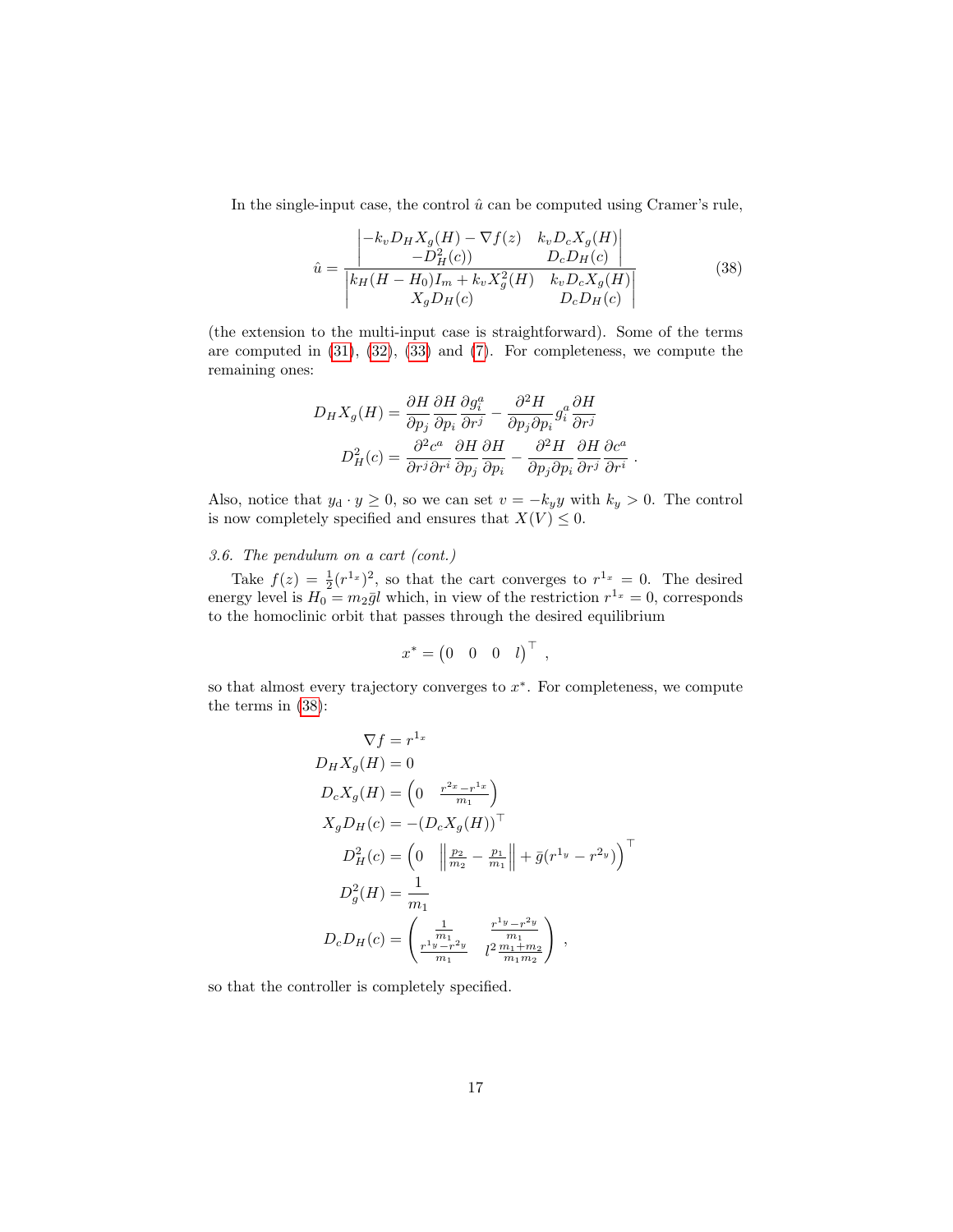# <span id="page-17-7"></span>4. Conclusions

In global coordinates, the defining functions (the Hamiltonian and the constraints) of many mechanical systems of interest are quadratic and convex. This representation proves to be useful in an energy shaping scenario, where the control problem turns out to be a simple quadratic programming problem instead of the usual problem of finding the solution of a partial differential equation. Another advantage of computing the closed-loop energy (or Lyapunov) function is that the resulting controller does not exhibit undesired phenomena such as winding.

It is worth noting, however, that once the closed-loop Hamiltonian has been obtained, computing the control is simpler in local coordinates. Thus, the results of [\[11\]](#page-18-2) can be used in a mixed approach in which  $H_d$  or V are computed in global coordinates and the actual control is computed using an explicit representation.

# Acknowledgments

The second author acknowledges the research grant 9.50.1197.2014 from St. Petersburg State University.

#### References

- <span id="page-17-0"></span>[1] V. I. Arnold, V. V. Kozlov, A. I. Neishtadt, Mathematical Aspects of Classical and Celestial Mechanics, Springer, 2006, 3rd Edition.
- <span id="page-17-8"></span>[2] V. I. Arnold, Mathematical methods of classical mechanics. Vol. 60. Springer, 1989.
- <span id="page-17-1"></span>[3] A. J. van der Schaft, B. Maschke, On the Hamiltonian formulation of nonholonomic mechanical systems, Rep. on Mathematical Physics 34 (1994)  $225 - 233.$
- <span id="page-17-2"></span>[4] B. Maschke, A. J. van der Schaft, P. C. Breedveld, An intrinsic Hamiltonian formulation of the dynamics of LC-circuits, IEEE Trans. Circuits Syst. I 42 (1995)  $73 - 82$ .
- <span id="page-17-3"></span>[5] G. M. Bernstein, M. A. Liberman, A method for obtaining a canonical Hamiltonian for nonlinear LC circuits, IEEE Trans. Circuits Syst. 36 (1989)  $411 - 420.$
- <span id="page-17-4"></span>[6] G. Blankenstein, Geometric modeling of nonlinear RLC circuits, IEEE Trans. Circuits Syst. I 52 (2005) 396 – 404.
- <span id="page-17-5"></span>[7] F. Castaños, B. Jayawardhana, R. Ortega, E. García-Canseco, Proportional plus integral control for set-point regulation of a class of nonlinear RLC circuits, Circuits Syst. Signal Process. 28 (2009) 609 – 623.
- <span id="page-17-6"></span>[8] H. C. Ottinger, Beyond Equilibrium Thermodynamics, Wiley, 2005.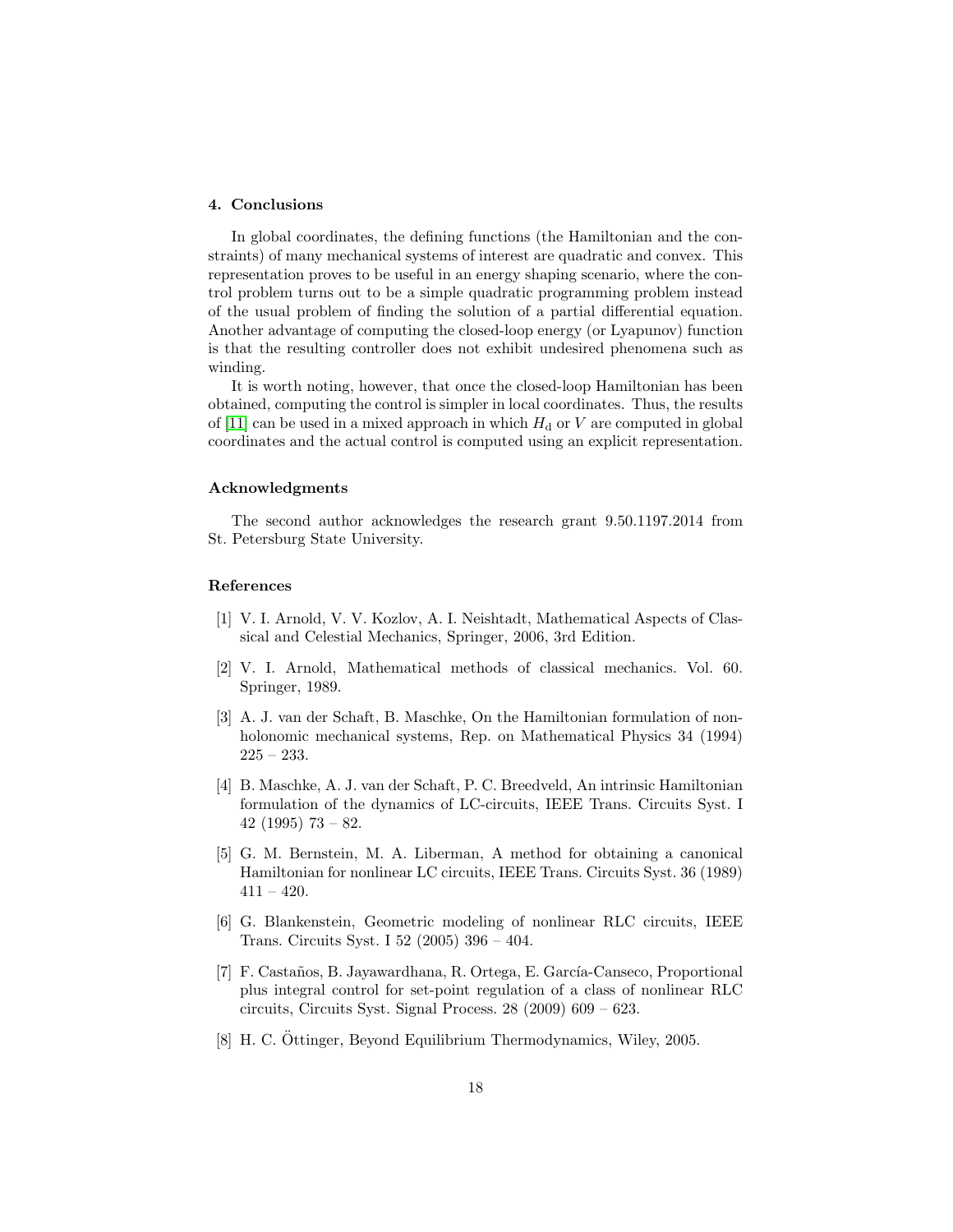- <span id="page-18-0"></span>[9] H. Sandberg, J. Delvenne, J. C. Doyle, On lossless approximations, the fluctuation-dissipation theorem, and limitations of measurements, Automatic Control, IEEE Transactions on 56 (2) (2011) 293–308.
- <span id="page-18-1"></span>[10] B. Maschke, A. van der Schaft, Port-controlled hamiltonian systems: Modelling origins and system-theoretic properties, in: Proc. 2nd IFAC NOL-COS, 1992, pp. 282–288.
- <span id="page-18-2"></span>[11] F. Castaños, D. Gromov, V. Hayward, H. Michalska, Implicit and explicit representations of continuous-time port-Hamiltonian systems, Systems and Control Lett. 62 (2013) 324 – 330.
- <span id="page-18-3"></span>[12] A. J. van der Schaft,  $\mathcal{L}_2$ -Gain and Passivity Techniques in Nonlinear Control, Springer-Verlag, London, 2000.
- <span id="page-18-4"></span>[13] R. Ortega, A. J. van der Schaft, I. Mareels, B. Maschke, Putting energy back in control, IEEE Control Syst. Mag. (2001) 18–33.
- <span id="page-18-5"></span>[14] A. J. van der Schaft, Port-Hamiltonian differential-algebraic systems, in Surveys in Differential-Algebraic Equations I (eds. A. Ilchmann, T. Reis), Differential-Algebraic Equations Forum, Springer, 2013.
- <span id="page-18-6"></span>[15] J. Cervera, A. J. van der Schaft, A. Baños, Interconnection of port-Hamiltonian systems and composition of Dirac structures, Automatica 43 (2) (2007) 212–225.
- <span id="page-18-7"></span>[16] V. Duindam, A. Macchelli, S. Stramigioli, H. Bruyninckx (Eds.), Modeling and Control of Complex Physical Systems: The Port-Hamiltonian Approach, Springer Science & Business Media, 2009.
- <span id="page-18-8"></span>[17] A. Macchelli, Passivity-based control of implicit port-Hamiltonian systems, SIAM Journal on Control and Optimization 52 (4) (2014) 2422–2448.
- <span id="page-18-9"></span>[18] E. Hairer, C. Lubich, G. Wanner, Geometric numerical integration: structure-preserving algorithms for ordinary differential equations, Springer-Verlag, 2006.
- <span id="page-18-10"></span>[19] F. Castaños, H. Michalska, D. Gromov, V. Hayward, Discrete-time models for implicit port-Hamiltonian systems, arXiv:1501.05097 [cs.SY].
- <span id="page-18-11"></span>[20] D. P. Bertsekas, Constrained optimization and Lagrange multiplier methods, Athena Scientific, Belmont, Massachusetts, 1996.
- <span id="page-18-12"></span>[21] R. Bellman, Introduction to matrix analysis, Second edition, McGraw-Hill Book Co., New York-Düsseldorf-London, 1970.
- <span id="page-18-13"></span>[22] R. Ortega, M. W. Spong, F. G´omez-Estern, G. Blankenstein, Stabilization of a class of underactuated mechanical systems via interconnection and damping assignment, IEEE Trans. Autom. Control 47 (2002) 1218 – 1233.